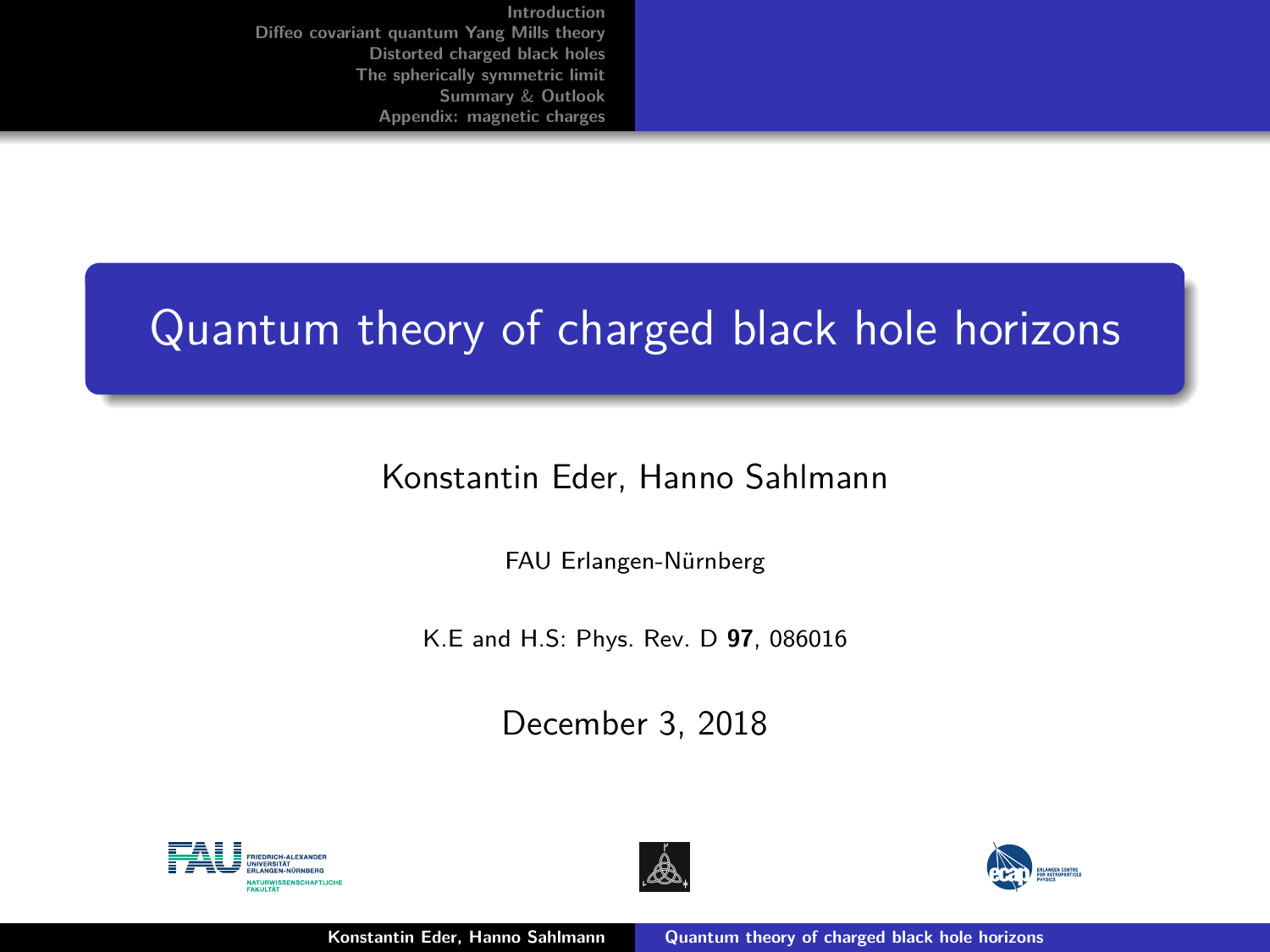#### **[Introduction](#page-1-0)**

<span id="page-1-0"></span>**[Diffeo covariant quantum Yang Mills theory](#page-5-0) [Distorted charged black holes](#page-11-0) [The spherically symmetric limit](#page-28-0) [Summary](#page-33-0)** & **Outlook [Appendix: magnetic charges](#page-37-0)**

# Section 1

# [Introduction](#page-1-0)





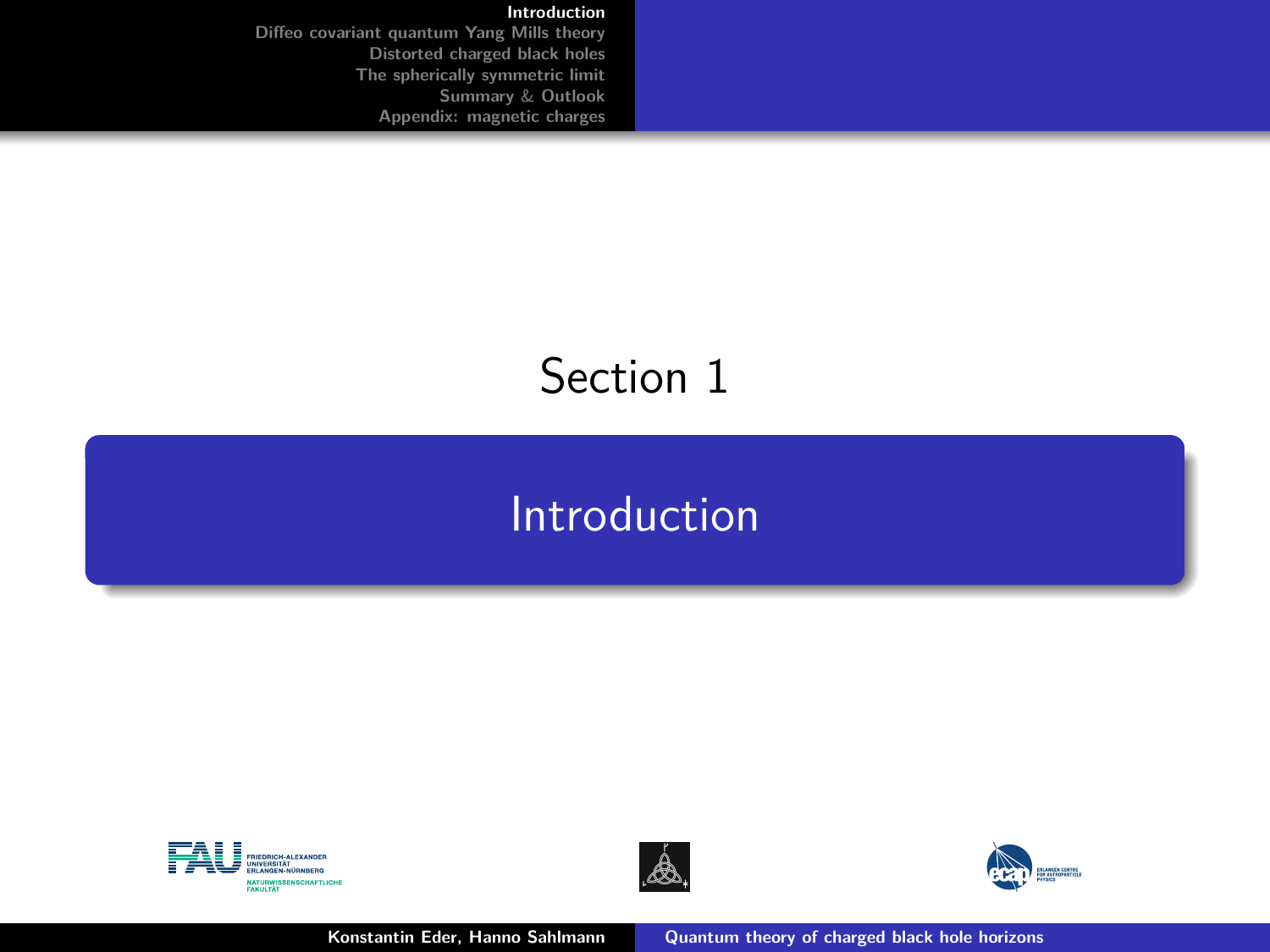In this talk:

- Loop quantum gravity
- Quantized isolated horizons
- Yang-Mills matter fields

Why?

- Matter contribution to BH entropy?
- **Consistency check of LQG**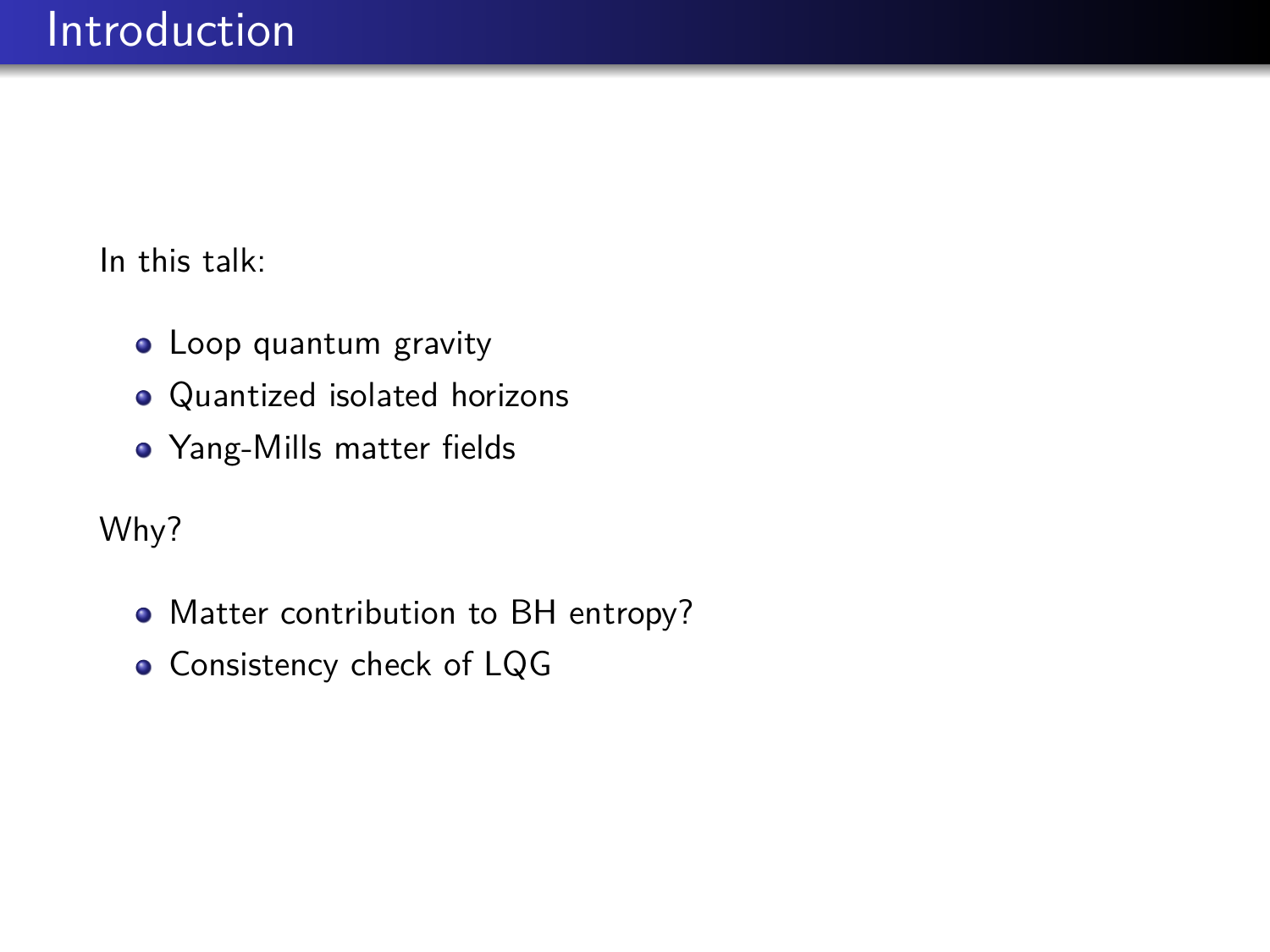## Possible matter contribution to BH entropy:

Entanglement entropy of matter [Bombelli et al. 86, Srednicki '93]

$$
S_{\text{ent}} = c \frac{A}{l_{\text{UV}}^2} + \dots
$$

## Log corrections from Euclidean path integral  $[s_{en} 12]$

For example: Electromagnetic field

$$
S_{\text{PI}} = \frac{a_H}{4} + \left(C_1 + (4\pi)^3 C_2 \frac{Q_H^4}{a_H^2} + \ldots\right) \ln a_H + \ldots
$$

In the context of LQG: Indistinguishable punctures with matter degeneracy [Ghosh, Noui, Perez '13].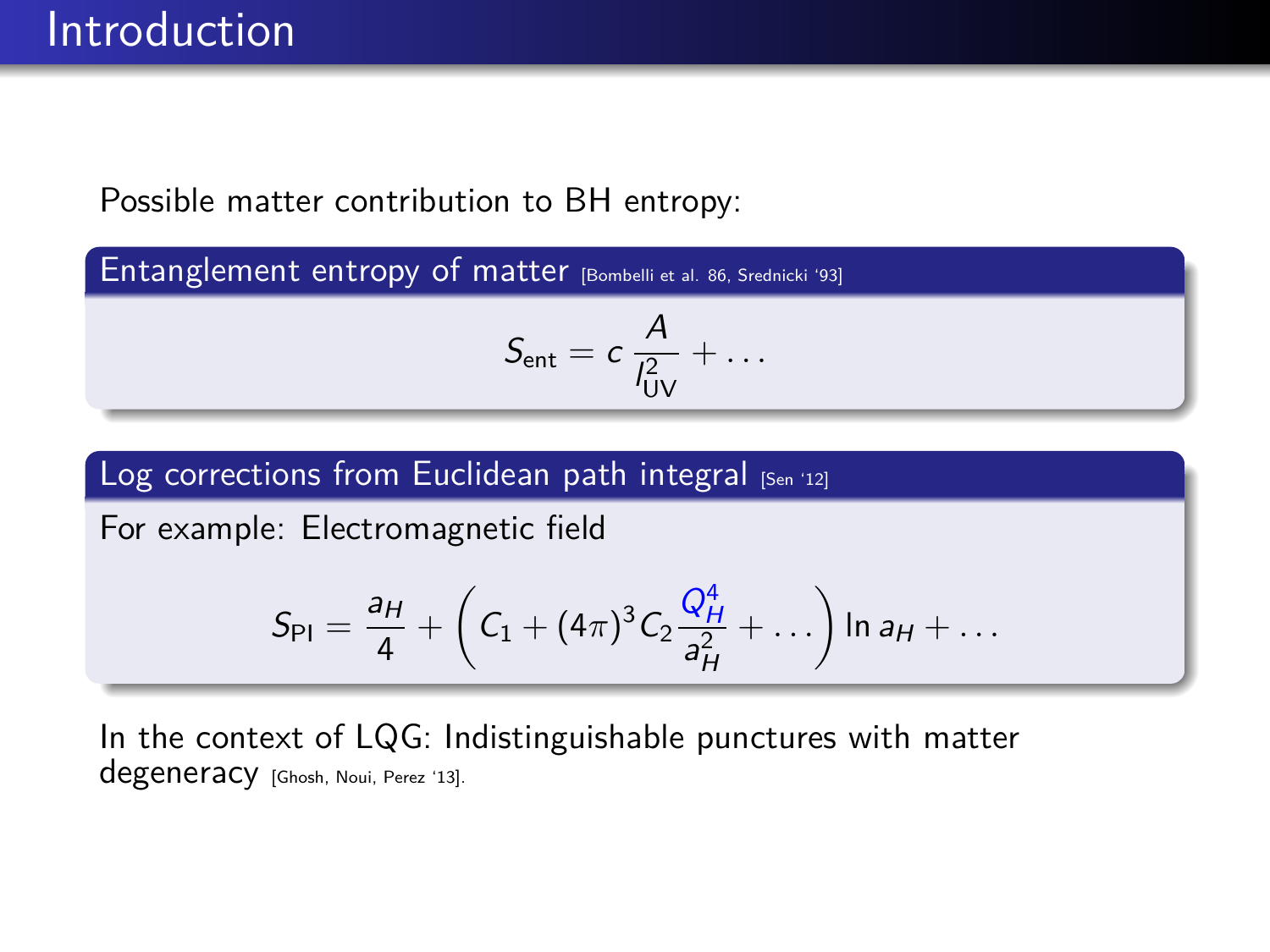In LQG:

- kinematical quantization for matter fields
- particularly natural: YM fields
- not used for quantum IH (notable exception: non-minimally coupled scalar [Ashtekar, Corichi, Sudarsky '03])

By including YM matter fields: Consistency check.

- implementation of matter boundary conditions on the horizon
- Bekenstein-Hawking law for the entropy?
- $\bullet$  U(1) vs. SU(2) gauge fixing

In addition:

• also count YM states on the horizon?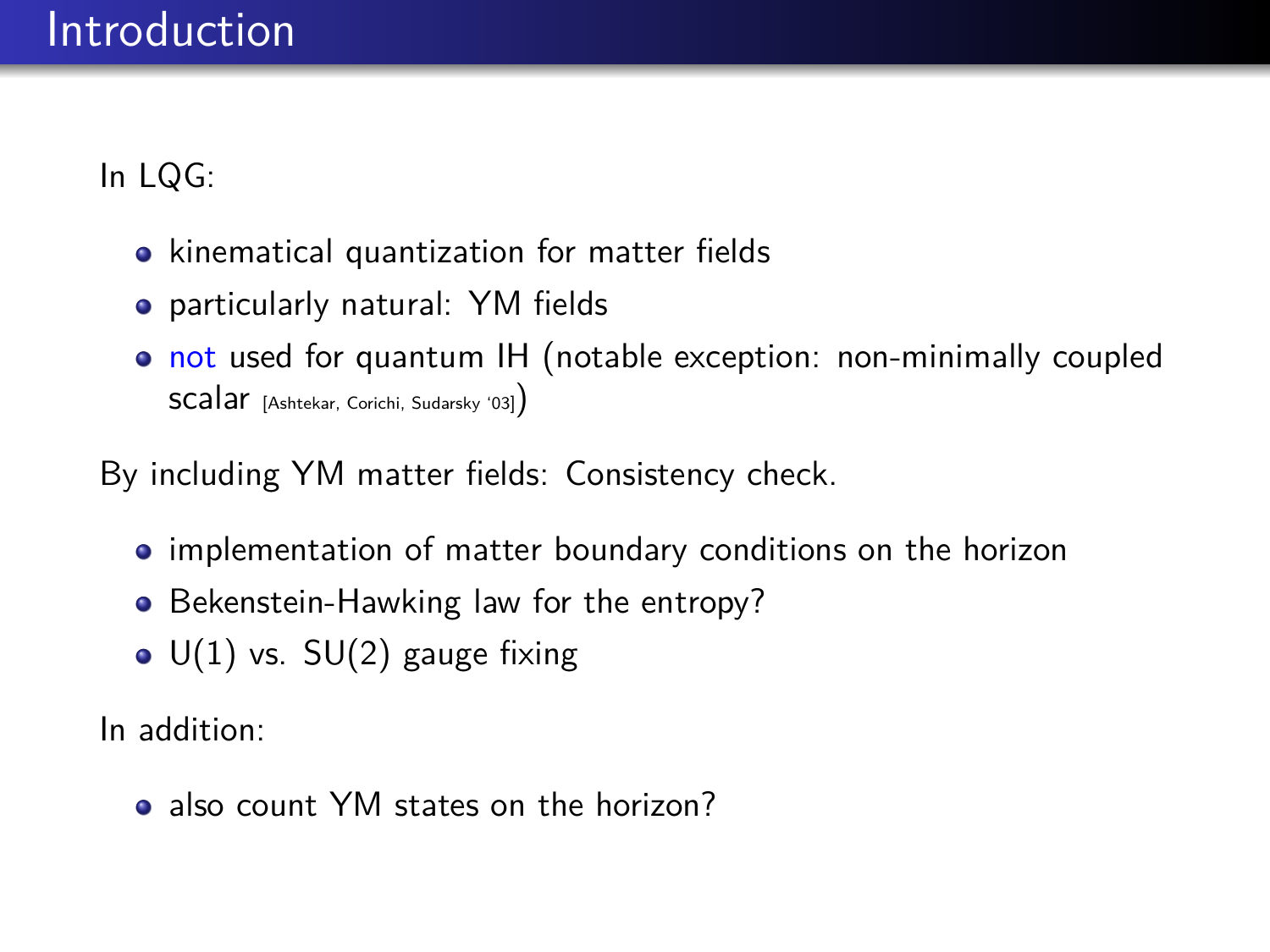# Section 2

# <span id="page-5-0"></span>[Diffeo covariant quantum Yang Mills theory](#page-5-0)





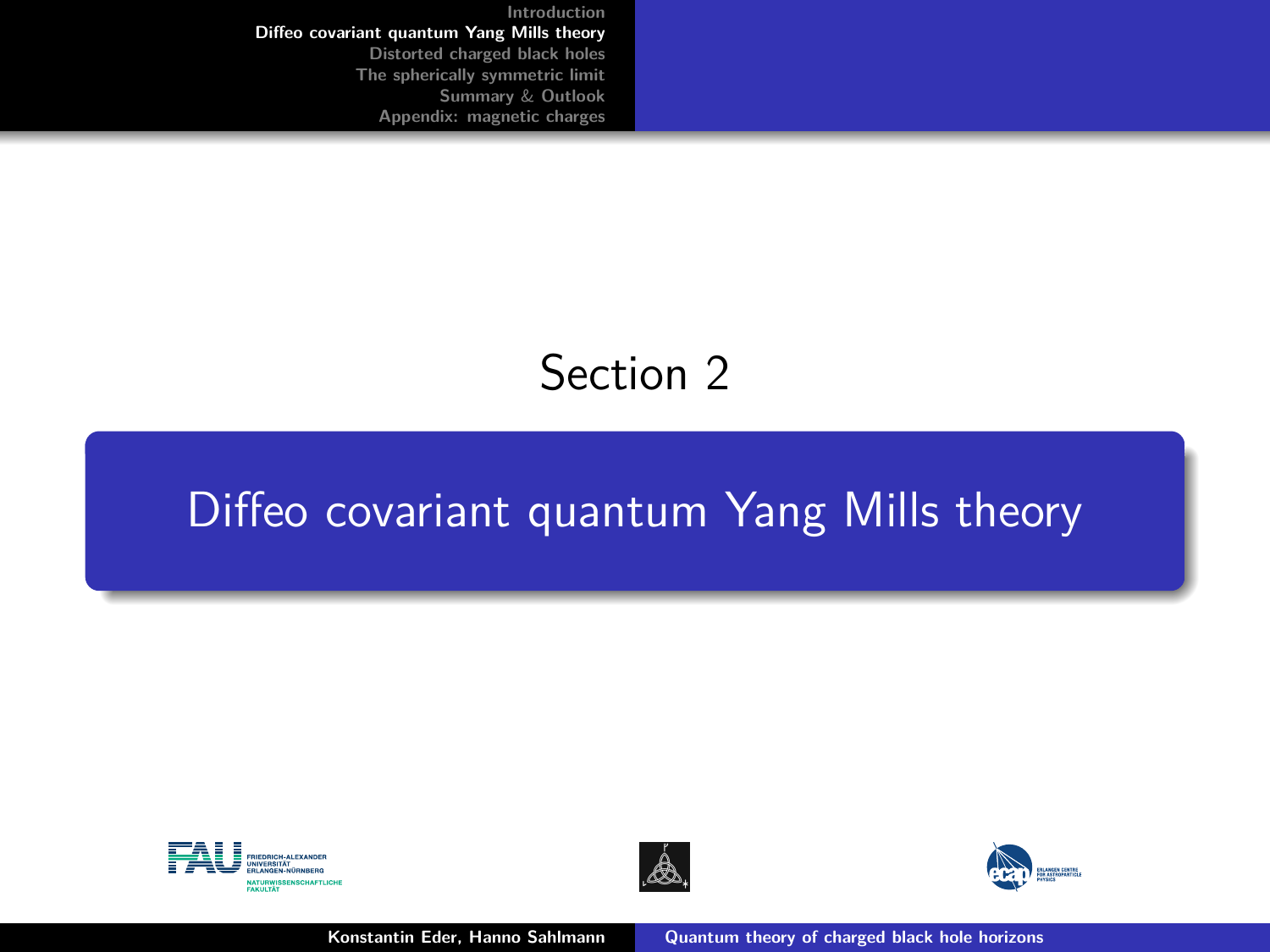Consider YM theory with simple compact gauge group G:

YM action

$$
\mathcal{S}_\text{YM}[A] = \frac{1}{8\pi g^2}\int_M \left\langle F\wedge *F\right\rangle = \frac{1}{16\pi g^2}\int_M \sqrt{-g} F^{\mu\nu I} F_{\mu\nu I} \; \mathrm{d}^4x
$$

- $\bullet$   $\langle \cdot, \cdot \rangle$ : minus the Killing metric of Lie(G) (pos. definite !)
- vector potential:  $\mathbf{A} = i_{\Sigma}^{*} A$
- YM magnetic and electric fields:  $\mathbf{B} = i\frac{*}{2}F$ ,  $\mathbf{E} = i\frac{*}{2}(*F)$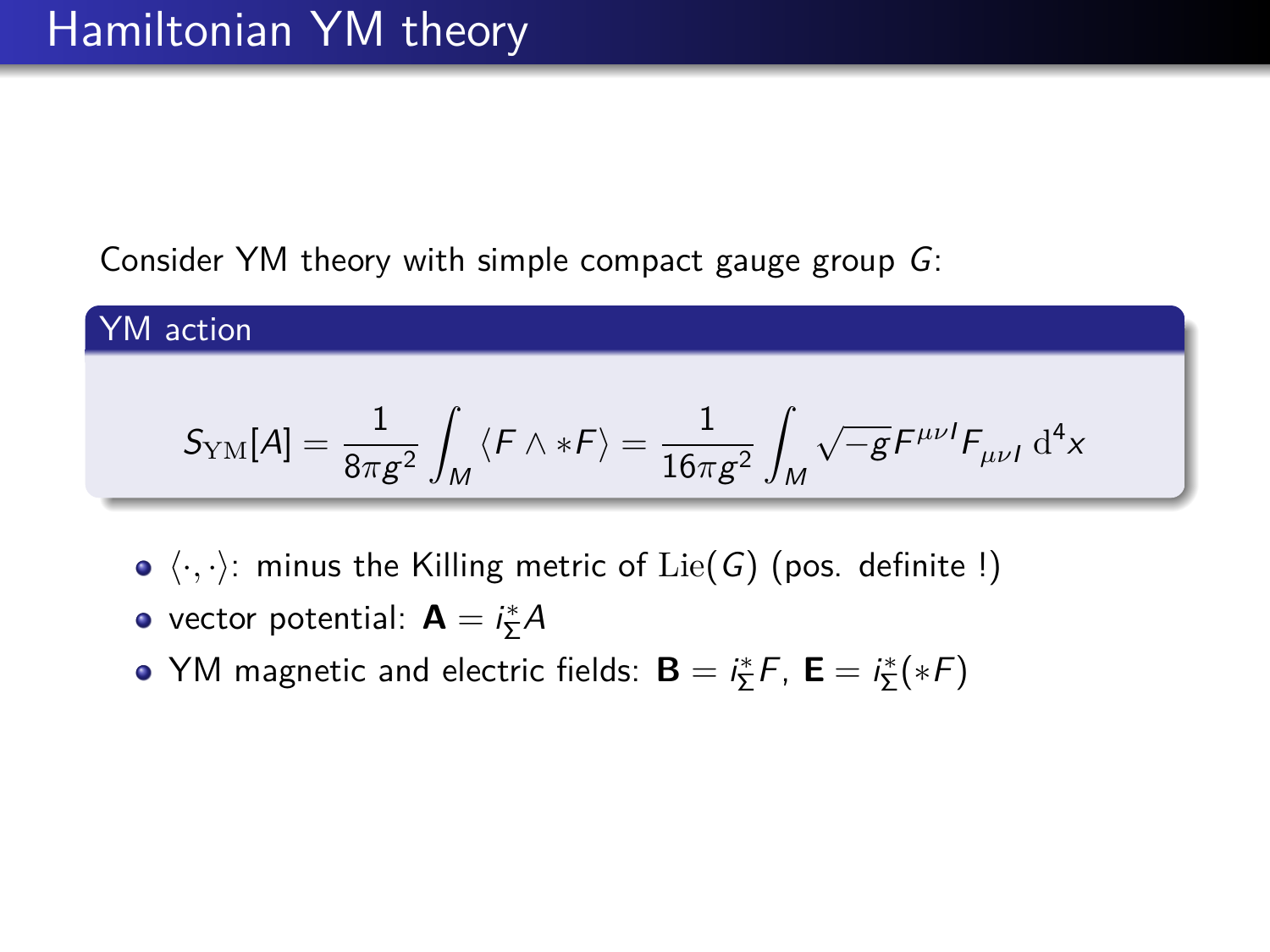## Poisson bracket

$$
\{\mathbf A_a^I(x), \mathbf E_J^b(y)\} = -4\pi g^2 \delta_a^b \delta_J^I \delta^{(3)}(x, y)
$$

Basic algebra generated by holonomies and fluxes [Rovelli,Smolin,Ashtekar+Lewandowski,...]

$$
\mathbf{h}_{p}(\mathbf{A}) = \mathcal{P} \exp\left(\int_{p} \mathbf{A}\right) \quad \mathbf{E}_{n}(S) = \frac{1}{g} \int_{S} n^{t} \mathbf{E}_{n}
$$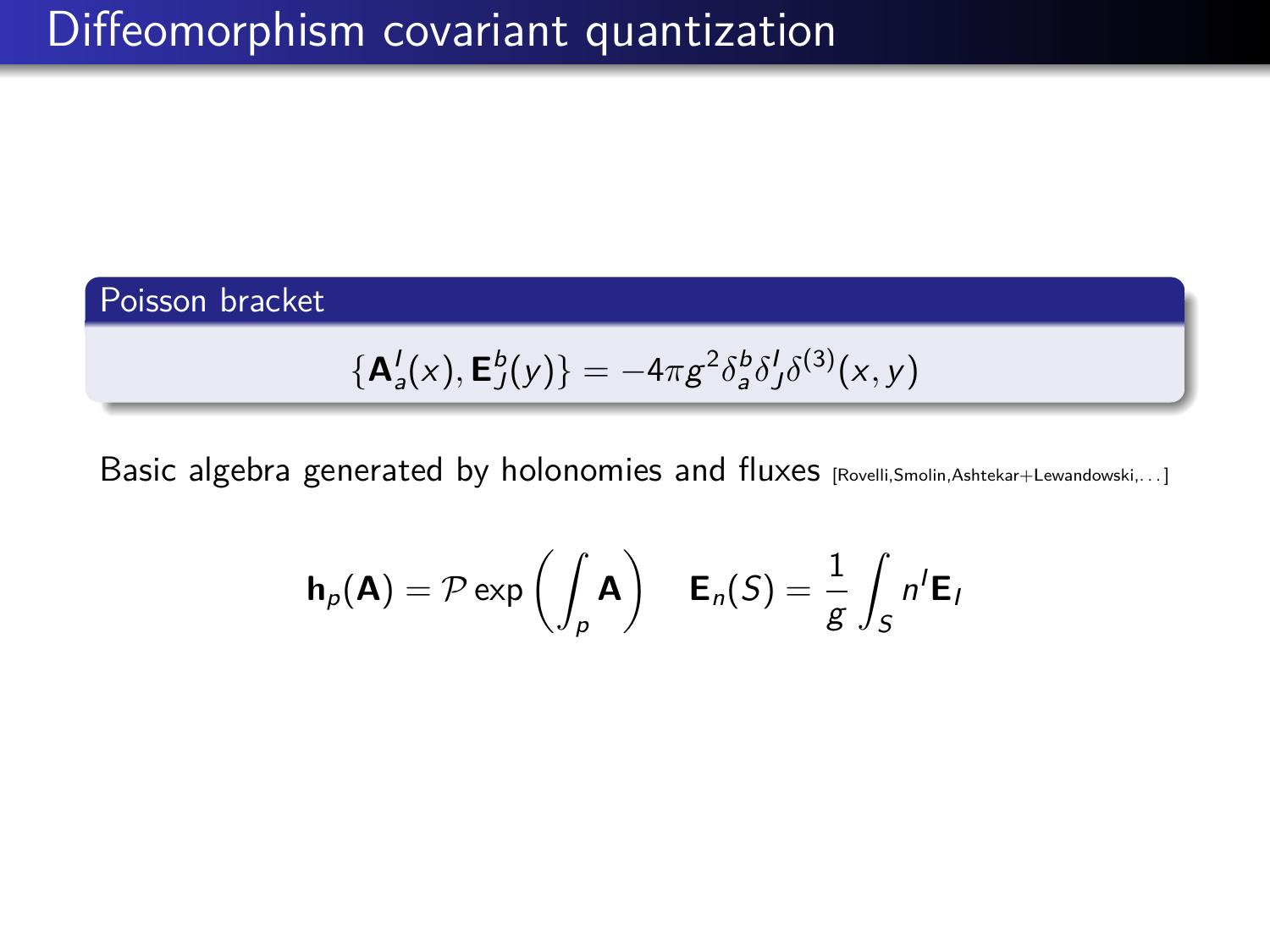Quasilocal definition of non-Abelian charge subtle.

For S closed oriented surface

Modulus of flux [Corichi+Nucamendi+Sudarsky'00,Ashtekar+Beetle+Fairhurst'00]

electric: 
$$
Q_S := \frac{1}{4\pi} \int_S \|\mathbf{E}\|
$$
 magnetic:  $P_S = \frac{1}{4\pi} \int_S \|\mathbf{B}\|$ 

Covariant flux [Abbot, Deser '82, Thiemann'00, Zilker+S, E+S]

$$
Q_S^{\prime \; \prime} := \frac{1}{4\pi} \int_S \mathsf{Ad}_\mathsf{h}(\mathsf{E})^{\prime} \qquad \qquad P_S^{\prime \; \prime} = \frac{1}{4\pi} \int_S \mathsf{Ad}_\mathsf{h}(\mathsf{B})^{\prime}
$$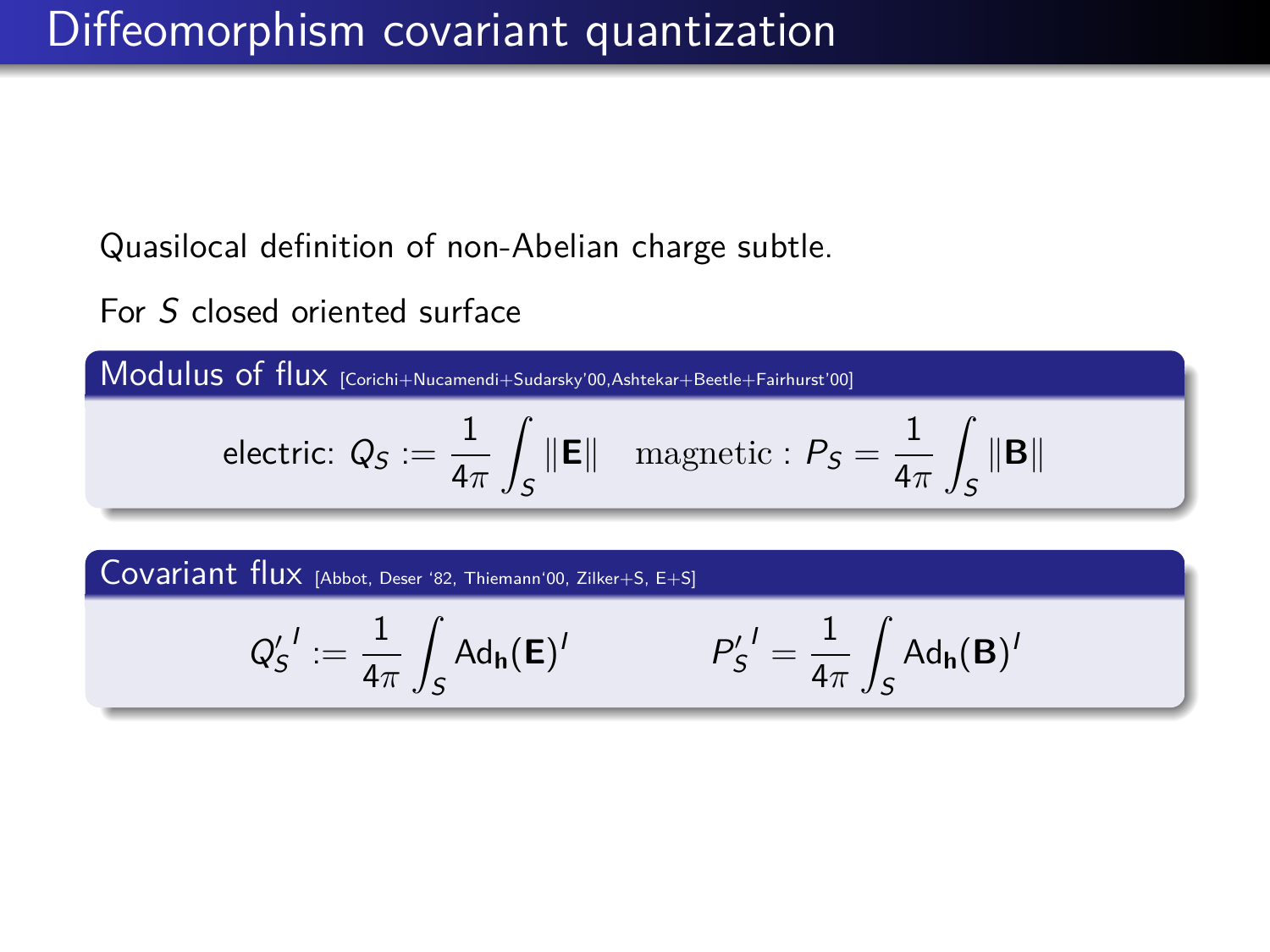# Diffeomorphism covariant quantization

Quantization as for gravity, with gauge group  $G$ : [Thiemann '97]

$$
\mathcal{H}_{YM} = L^2(\bar{\mathcal{A}}_G, \mathrm{d}\mu^G_{\mathrm{AL}})
$$

Basis: Charge-network states  $|\gamma, \underline{\lambda}\rangle$ ,  $\lambda_e$ : highest weight labels

Charge operator ( $\leftrightarrow$  area operator in LQG)

$$
\widehat{Q}(S)\left|\gamma,\underline{\lambda}\right\rangle =g\left(\sum_{\rho\in\gamma\cap S}Q(\lambda_{\rho})\right)\left|\gamma,\underline{\lambda}\right\rangle
$$

 $Q'(S)$  more complicated. Operates in  $\bigotimes_{p} \pi_{\lambda_{p}}$ .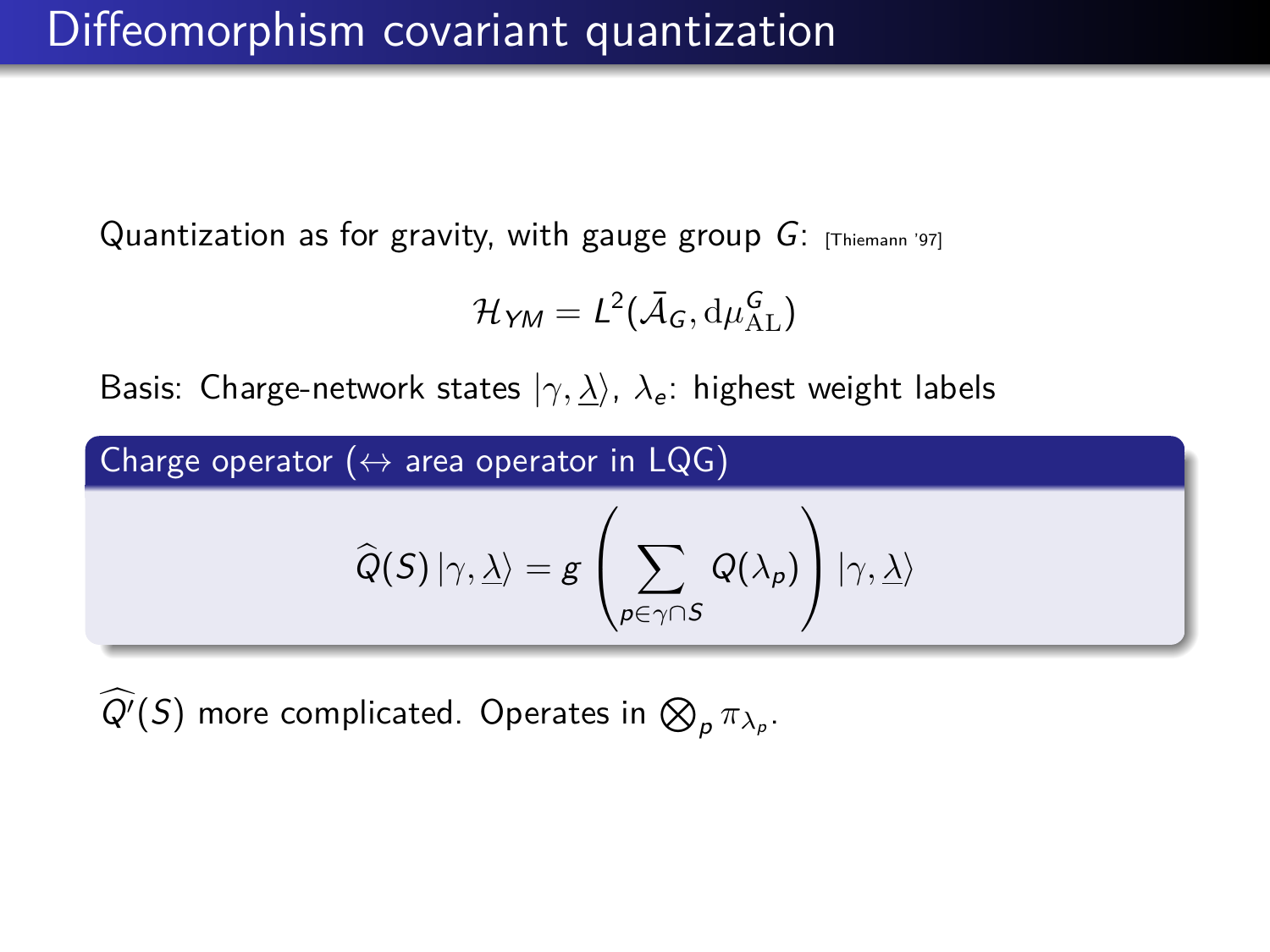## Diffeomorphism covariant quantization

**Electrodynamics**: special case  $G = U(1)$ .

- Basis: Charge-network states  $|\gamma, \underline{n}\rangle = h_{{e_1}}^{n_1} \cdots h_{{e_k}}^{n_k}$
- $n_e \in \mathbb{Z}$  (charges)
- For closed surfaces S: Gauss law  $\Rightarrow$  charge operator  $\widehat{Q'}(S) := -\frac{1}{4\pi}\widehat{\mathsf{E}}(S)$

Action of charge operator [Corichi+Krasnov'97]

$$
\widehat{Q'}(S)\ket{\gamma,\underline{n}}=g\left(\sum_{e\cap S\neq\emptyset}n_e\right)\ket{\gamma,\underline{n}}
$$

g: elementary charge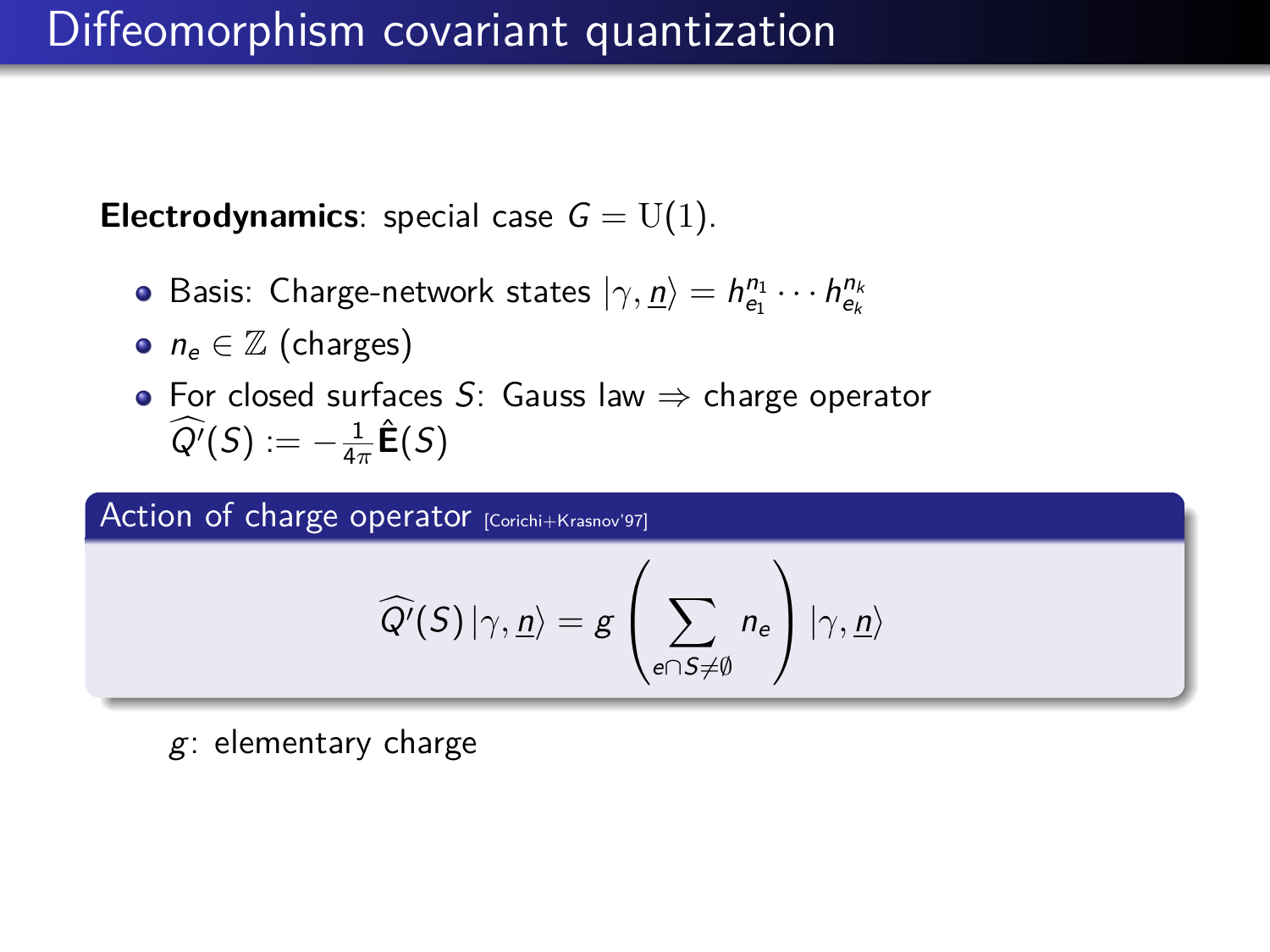**[Quantum theory](#page-16-0)**

# Section 3

## <span id="page-11-0"></span>[Distorted charged black holes](#page-11-0)





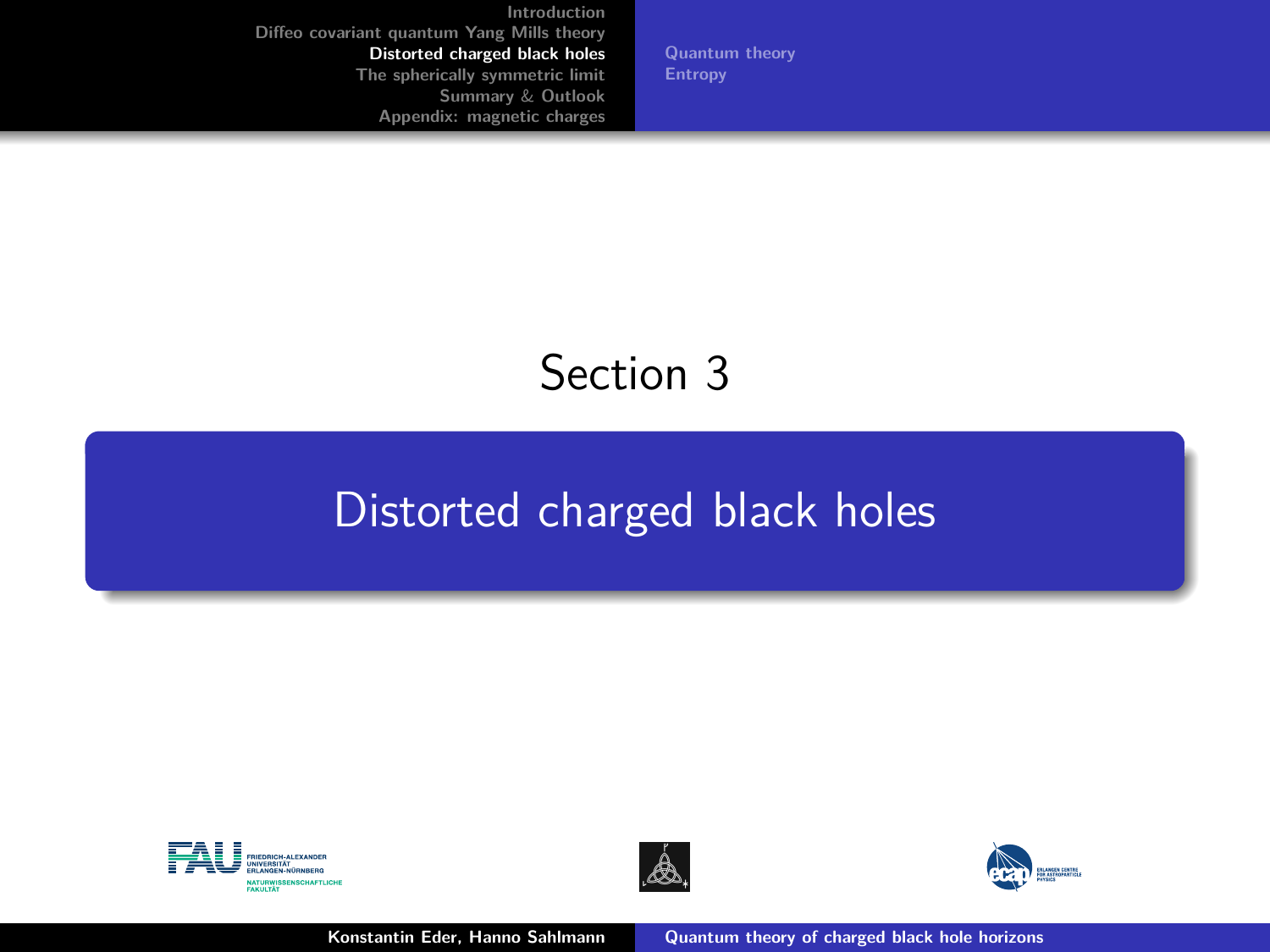# Classical phase space

## **Black hole in the presence of gauge matter fields**

- M has inner boundary given by IH  $H \cong \mathbb{R} \times S^2$
- $\bullet \Rightarrow$  YM action picks up boundary term
- $\bullet \Rightarrow$  can be neglected by appropriately restricting the phase space  $[C+N+S 700, A+B+F 700]$
- IH requires  $T_{\mu\nu}I^{\mu}I^{\nu} \widehat{=} 0$  along any null normal  $I^{\mu}$

#### Energy-momentum tensor YM-field

$$
\mathcal{T}_{\mu\nu}\,=\frac{2}{\sqrt{-g}}\frac{\delta S_{\rm YM}}{\delta g^{\mu\nu}}=\frac{1}{4\pi}\left(\langle F_{\mu\rho}\,,F_{\nu}^{\phantom{\nu}\rho}\rangle-\frac{1}{4}g_{\mu\nu}\,\langle F_{\alpha\beta},F^{\alpha\beta}\rangle\right)
$$

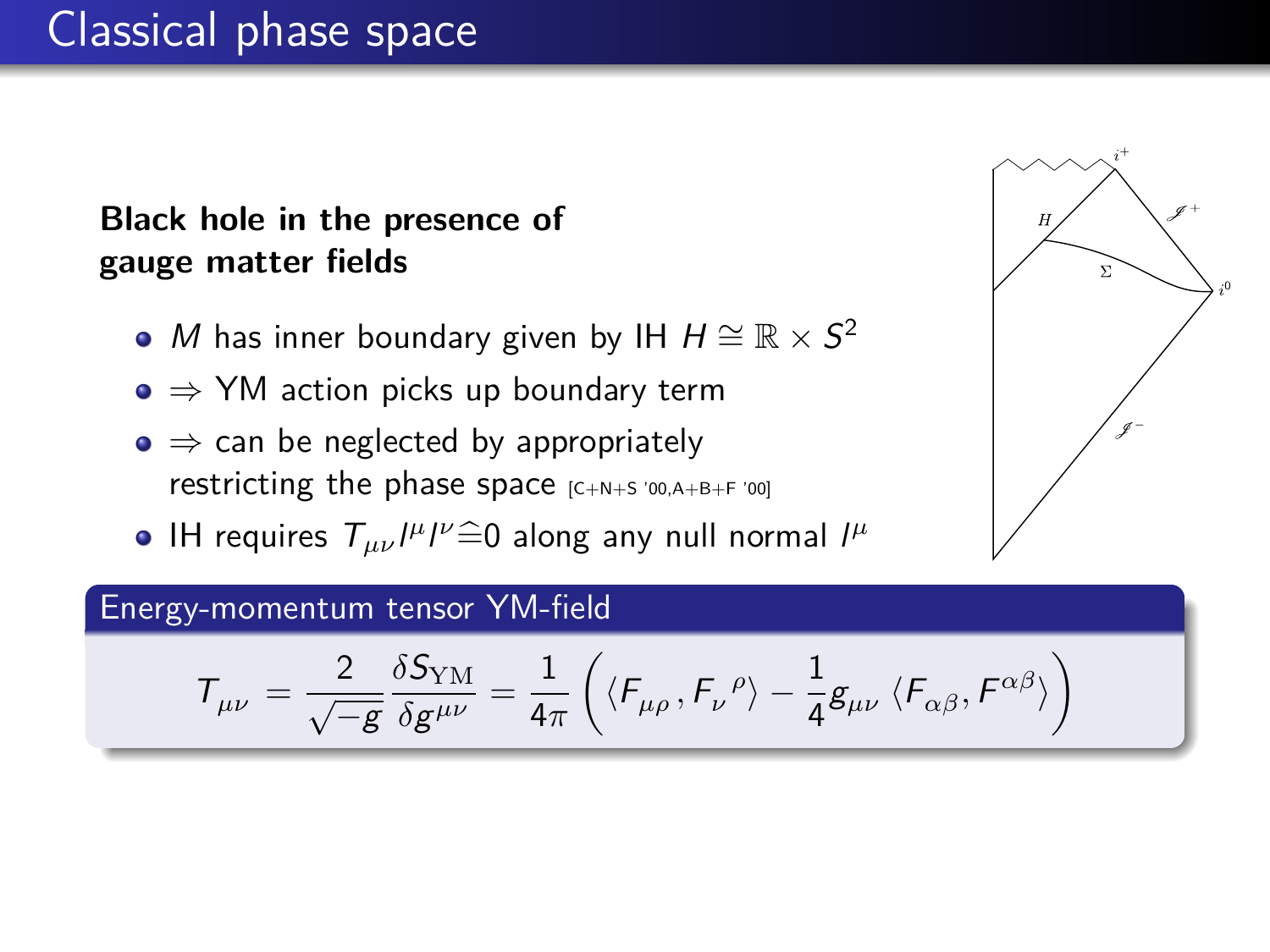# Classical phase space

Use spin structure  $\mathrm{Spin}^+(M)$  to work out symmetries

 $F_{\mu\nu}$  antisymmetric  $\Rightarrow$   $F_{AA'BB'}{}^{I}$   $=$   $\phi_{AB}{}^{I}\bar{\epsilon}_{A'B'}$   $+$   $\bar{\phi}_{A'B'}{}^{I}\epsilon_{AB}$  $\phi_{(AB)}^{\phantom{(A)}!}$ :  $\mathfrak{g}_{\mathbb{C}}$ -valued symmetric tensor

#### EM-tensor in spinor bundle

$$
T_{AA'BB'}=-\frac{1}{2\pi}\left\langle \phi_{AB},\phi_{AB}\right\rangle =:-\frac{1}{2\pi}\|\phi_{AB}\|^2
$$

 $\int \frac{1}{\mu} \int^{\mu} \mu = 0$ 

## Matter BC (NEHs)

$$
\underleftarrow{\textbf{E}}' = -2\mathrm{Re}(\phi_1')\,\mathrm{vol}_{\mathcal{S}^2} \qquad \underleftarrow{\textbf{B}}' = -2\mathrm{Im}(\phi_1')\,\mathrm{vol}_{\mathcal{S}^2}
$$

**•** generalization of [Ashtekar+Corichi+Krasnov '99, Corichi+Nucamendi+Sudarsky '00]

 $\phi^I_1$  g<sub>C</sub>-valued Newman-Penrose coefficient ( $\phi^I_1:=\iota^A o^B \phi^I_{AB}$ )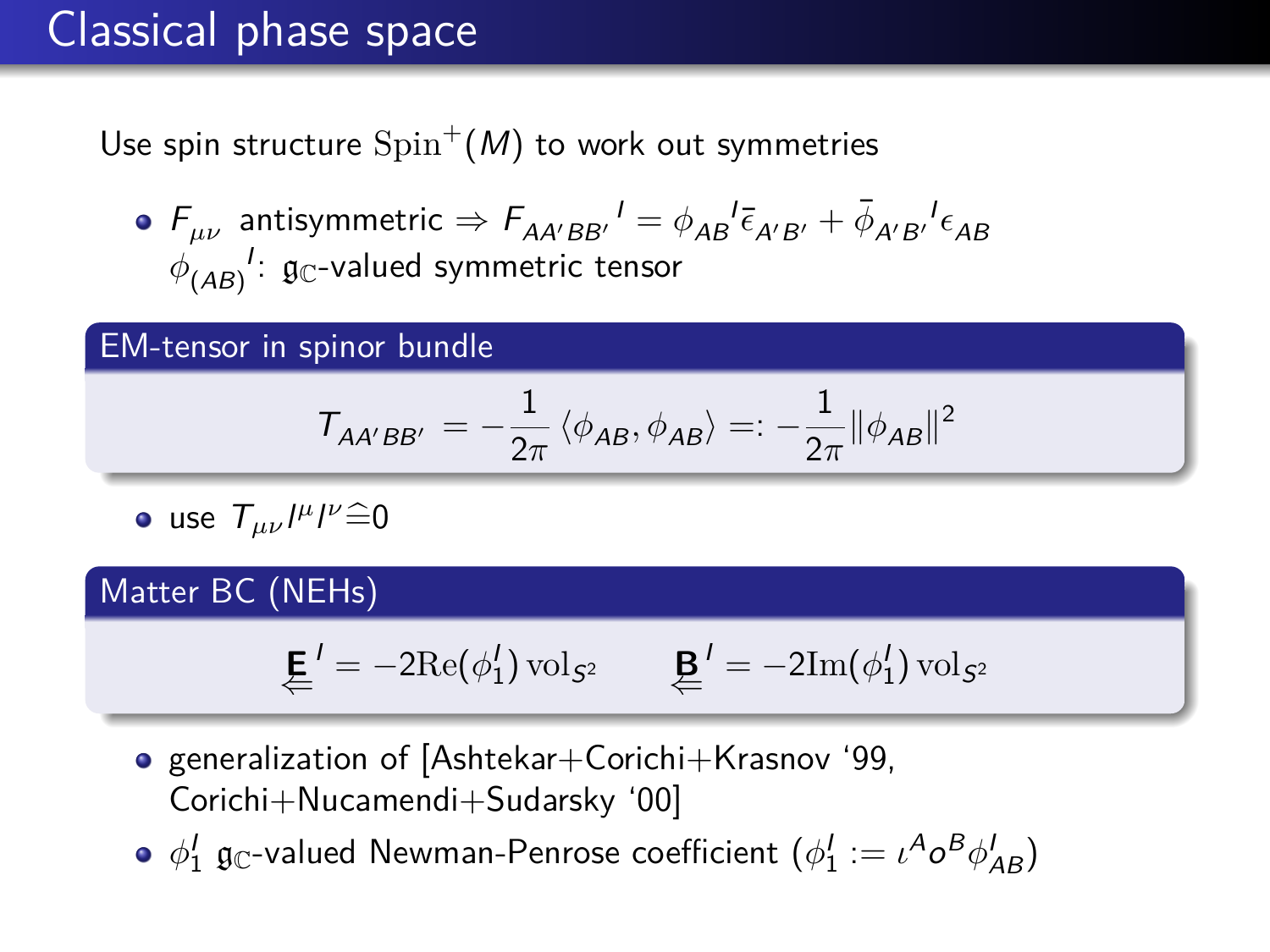Extending [Engle, Noui, Perez, Pranzetti '10] [Perez, Pranzetti '10]:

total action

$$
S = S_{\rm grav}[A, E] + S_{\rm YM}[\mathbf{A}, \mathbf{E}] + S_{\rm CS}[A_{\sigma_{+}}] + S_{\rm CS}[A_{\sigma_{-}}]
$$

Symplectic structure  $SU(2)$  Chern-Simons theory: ( $k_{\pm}$  CS level)

$$
\Omega_{\text{CS}}^{\pm}(\delta_1,\delta_2)=\frac{k_{\pm}}{4\pi}\int_{S^2}\delta_1A_{\sigma_{\pm}}^i\wedge \delta_2A_{\sigma_{\pm}}i
$$

where  $A^i_{\sigma_\pm}:=\Gamma^i+\sqrt{\frac{2\pi}{a_H}}\sigma_\pm e^i\,$  SU(2) connections on  $S^2$  with curvature

$$
F(A_{\sigma_{\pm}})^i = F(\Gamma)^i + \frac{2\pi}{a_H}\sigma_{\pm}^2(*E)^i + d_{\Gamma}e^i.
$$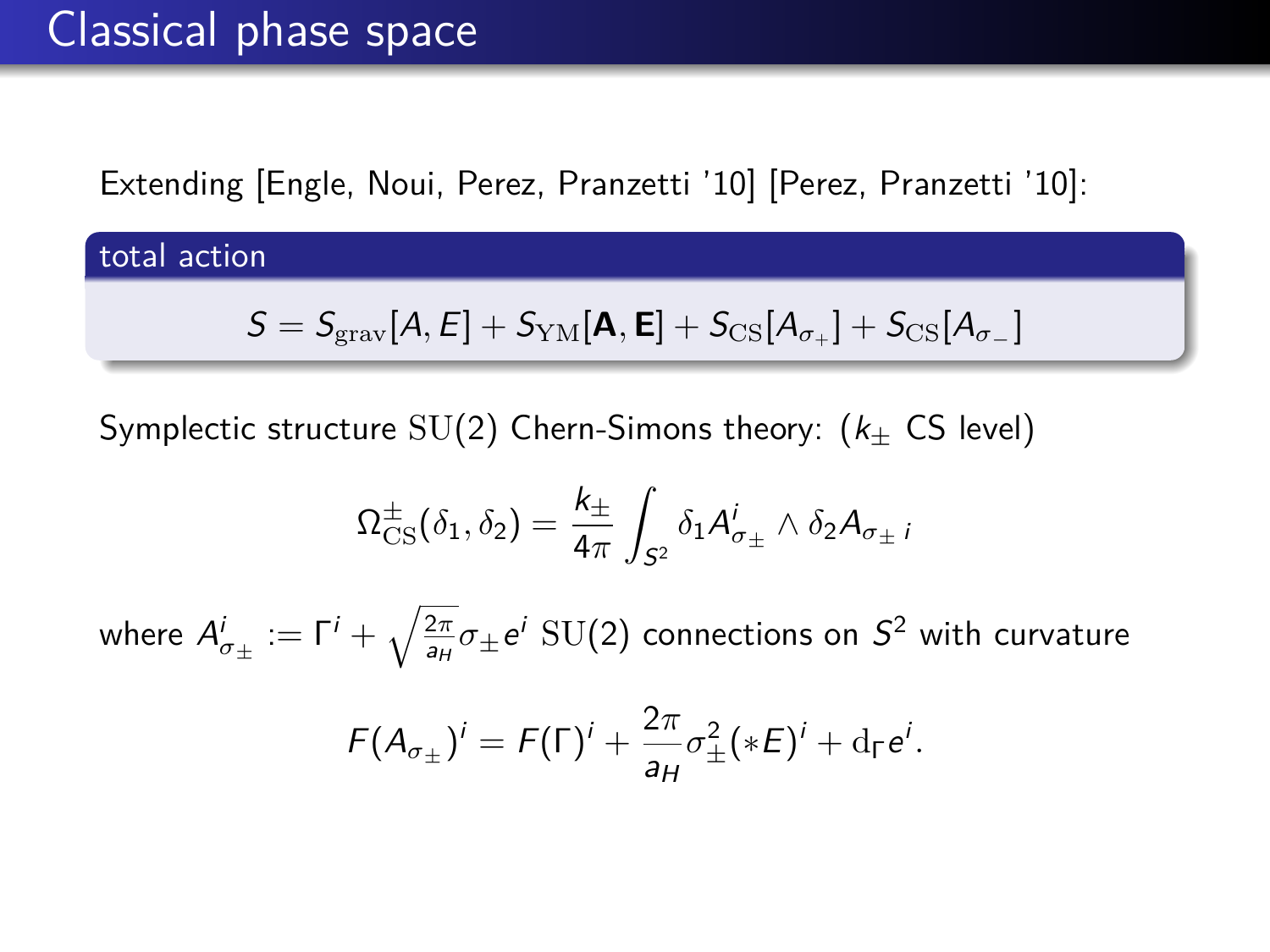BC in terms of Ashtekar connection: [A+C+K '99]

$$
F(\underline{A}^+)^i = 2(\Psi_2 - \Phi_{11} - \frac{R}{24})\left(\underset{\leftarrow}{*}E\right)^i
$$

can be rewritten using

\n- $$
d_{\Gamma}e^i = 0
$$
 (F torsion-free)
\n- $F(\Gamma)^i = F(A^+)^i + c(*E)^i$  (c :  $H \to \mathbb{R}$  extrinsic curvature scalar)
\n- $\Phi_{11} = 2\pi T_{\mu\nu}(I^{\mu}k^{\nu} + m^{\mu}\bar{m}^{\nu}) = 2||\phi_1||^2$  for YM-fields
\n

Coupling bulk  $\leftrightarrow$  horizon (incl. matter):

$$
F(A_{\sigma_{\pm}})^{i}=2\left(\Psi_{2}-2\|\phi_{1}\|^{2}+\frac{\pi}{a_{H}}\sigma_{\pm}^{2}+\frac{c}{2}\right)\ast\leq
$$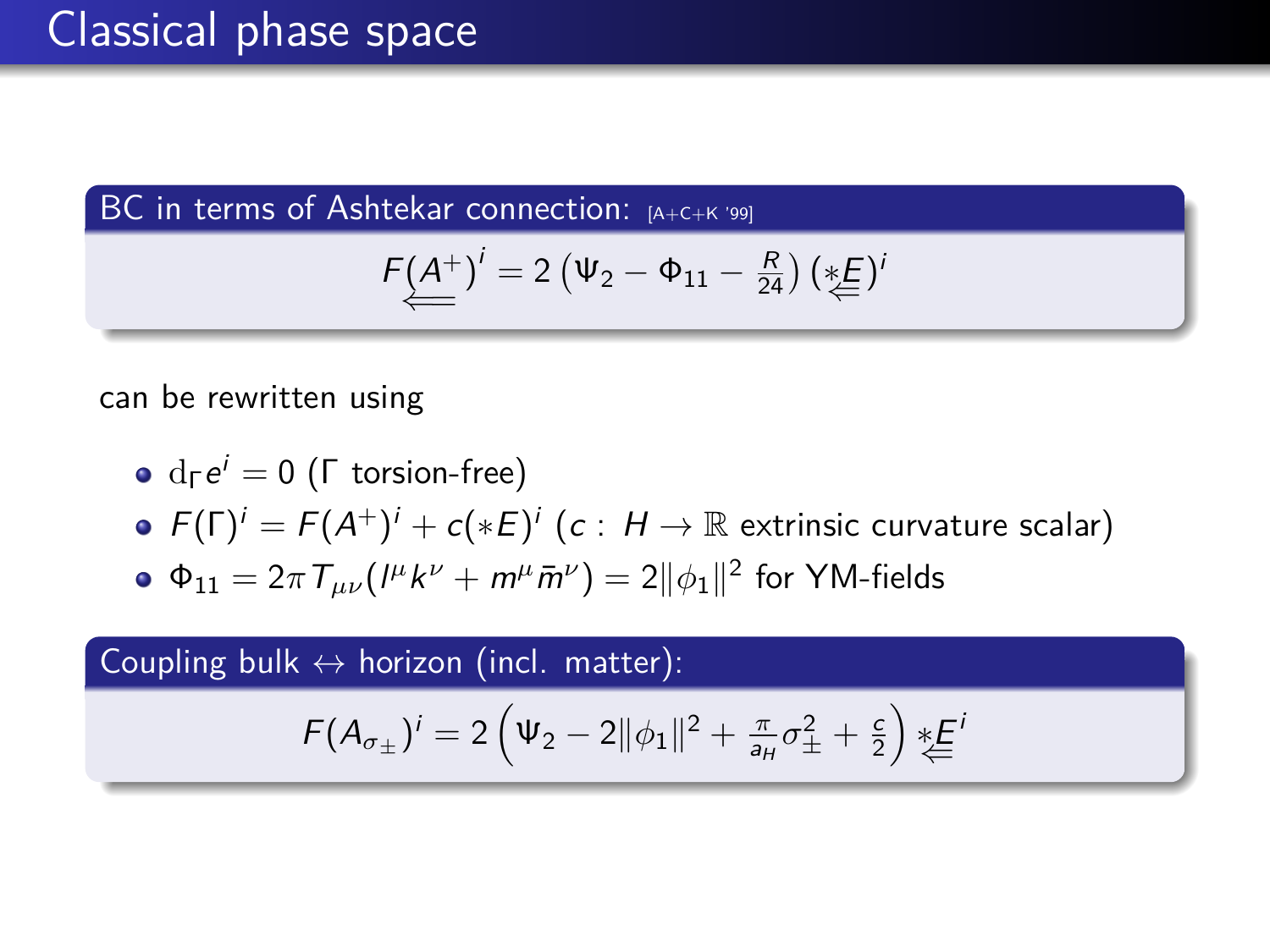**[Quantum theory](#page-16-0)**

## <span id="page-16-0"></span>Subsection 1

## [Quantum theory](#page-16-0)





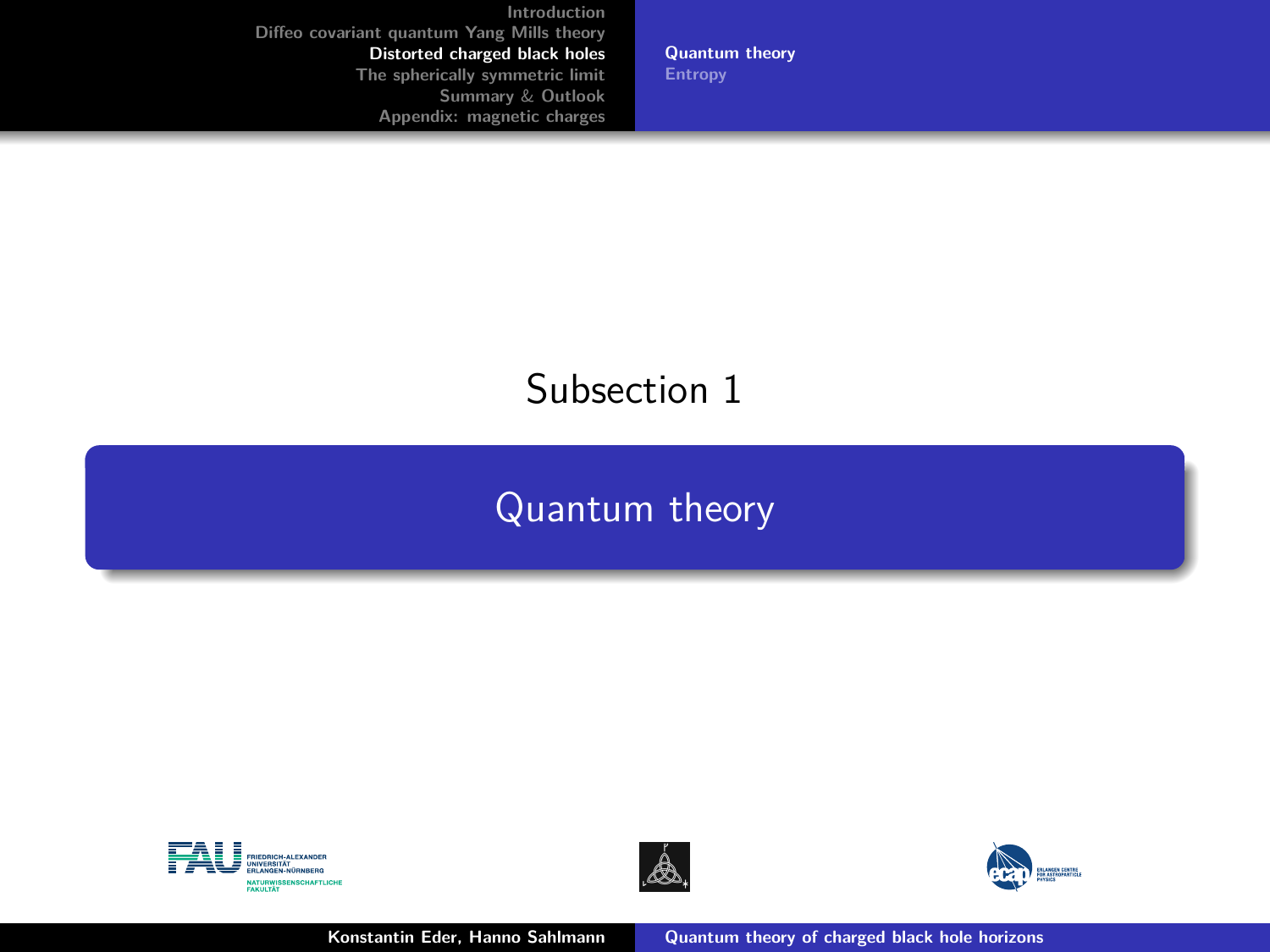Extending [Engle, Noui, Perez, Pranzetti '10] [Perez, Pranzetti '10]:  ${\sf Hilbert\ space}\colon\, {\cal H}_{\rm kin}={\cal H}_{\rm grav}\otimes{\cal H}_{\rm YM}\otimes{\cal H}_{\rm CS}^{\sigma_+}\otimes{\cal H}_{\rm CS}^{\sigma_-}$ 



#### **Implementation gravity constraints**:

- $\bullet$   $F(A_{\sigma+})$  picks up distributional contributions at punctures
- boundary DOF described by CS theory on  $S^2$  with punctures  $\mathcal P$

## Hilbert space quantized SU(2) CS theory:

$$
\mathcal{H}_{\text{CS}}^{\sigma_{\pm}}\equiv\mathcal{H}_{k_{\pm}}^{\text{SU(2)}}(\mathcal{P},\{j_{\rho}^{\pm}\})
$$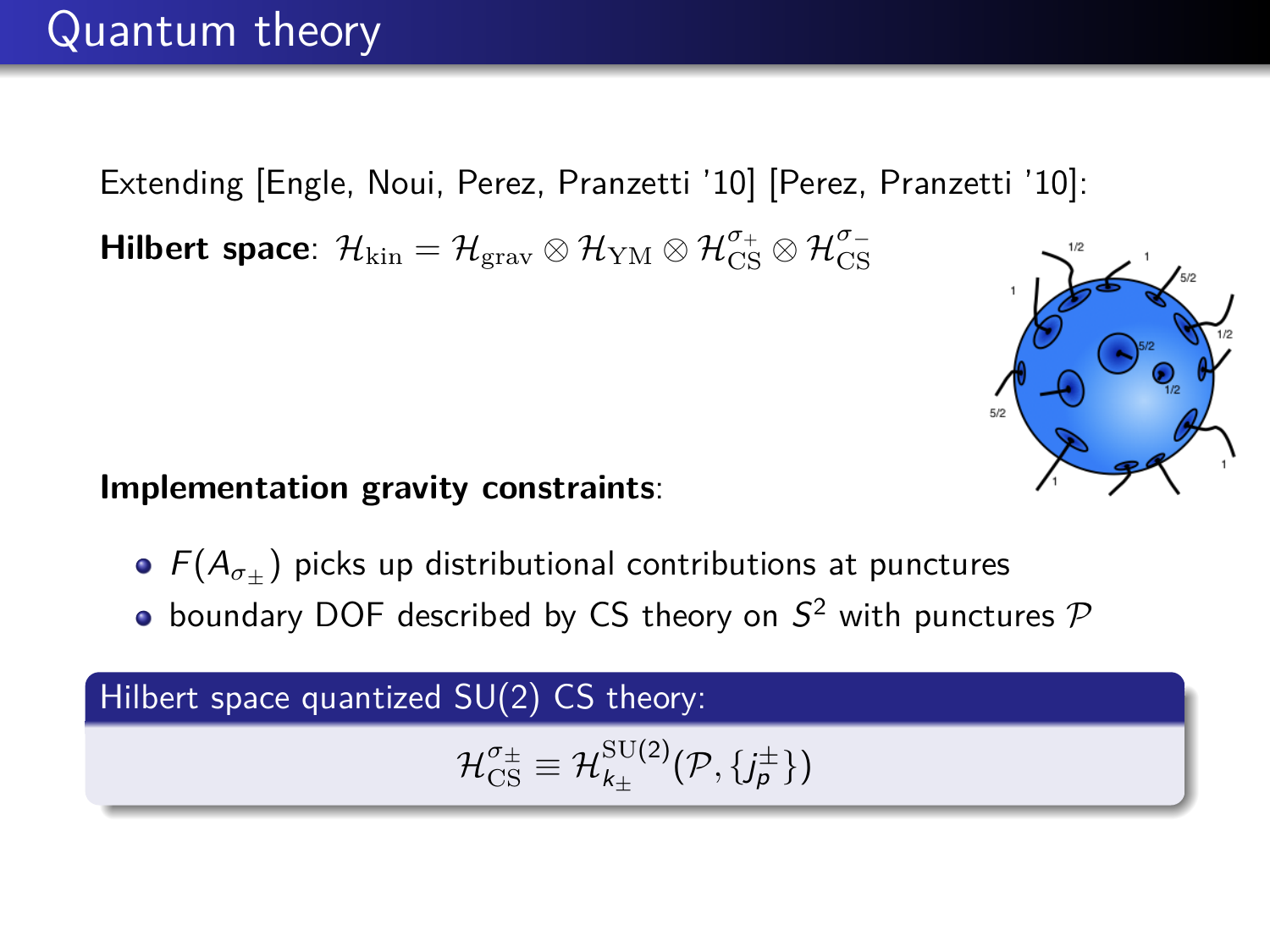# Quantum theory

Quantized BC imply coupling between  $j_p$ ,  $j_p^+$  and  $j_p^-$ :

 $\widehat{J^i_{\pm}}(\rho):=\frac{k_{\pm}}{4\pi}\lim_{\epsilon\to 0}\int_{D_{\epsilon}(\rho)}\widehat{F}(A_{\sigma_{\pm}})^i$  (limits exist strongly)

$$
\bullet \; \widehat{J}^i(p) := \tfrac{2}{\kappa \beta} \lim_{\epsilon \to 0} \widehat{E}^i(D_{\epsilon}(p))
$$

 $\bullet$   $D_{\epsilon}(p)$ : disk of radius  $\epsilon$  about  $p \in \mathcal{P}$ 

#### quantized gravity BCs

$$
\widehat{J}_{\pm}^i(p) = \pm \frac{\frac{2H}{2\pi}d + \sigma_{\pm}^2}{\sigma_{-}^2 - \sigma_{+}^2} \widehat{J}^i(p) \quad \forall p \in \mathcal{P}
$$

 $d=2\left(\Psi_{2}-2\|\phi_{1}\|^{2}\right)+c$  (distortion parameter)

Solution BCs (as in matter-free case)

$$
j_p = j_p^+ + j_p^-
$$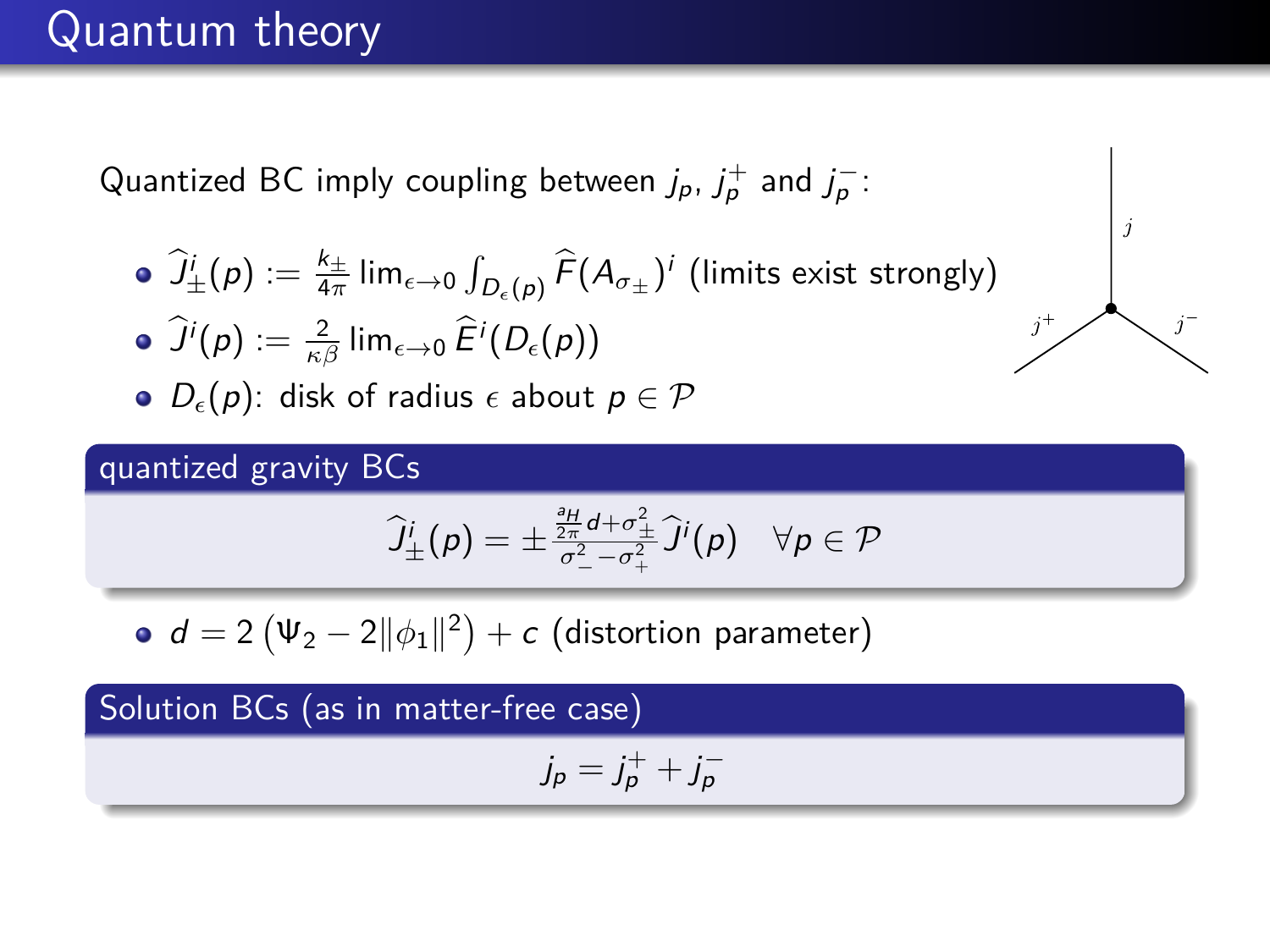## d,  $\Psi_2$ , c and  $\phi_1$  have to be interpreted as local operators

distortion operator

$$
\widehat{d}(p) = 2(\widehat{\Psi}_2(p) - 2||\widehat{\phi}_1||^2(p)) + \widehat{c}(p)
$$

Spherically symmetric configurations:

- defined as eigenvalues of distortion operator s.t.  $\hat{d}(p) = -\frac{2\pi}{a_H}$
- $\Rightarrow j^+_p = j_p$  and  $j^-_p = 0$  vice versa (spherically symmetric states)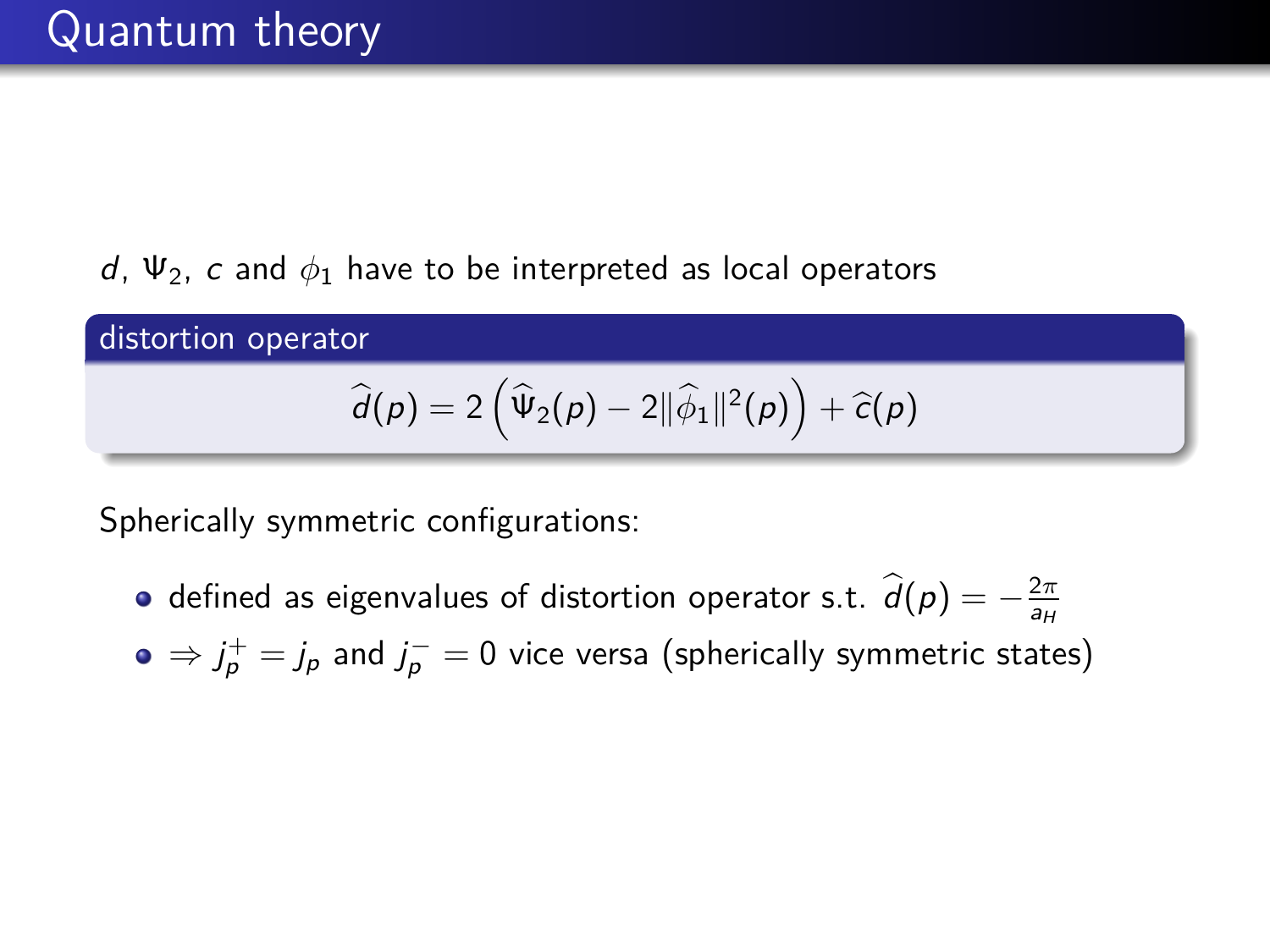**Implementation of matter BCs**:

$$
\begin{array}{ll}\n\bullet \Rightarrow \phi_1' \to \widehat{\phi}_1'(\rho) \\
\bullet \Rightarrow \underleftarrow{\mathbf{E}}' = -2\phi_1' \text{vol}_{S^2} \text{ defining equation for } \widehat{\phi}_e(\rho) := \|\widehat{\phi}_1\|(\rho)\n\end{array}
$$

New BC in QT:

$$
\widehat{\phi}_e(\rho) = 2\pi \frac{\widehat{Q}(\rho)}{\widehat{a}(\rho)}
$$
 (el.) charge-density operator

analogous for nontrivial magnetic charge

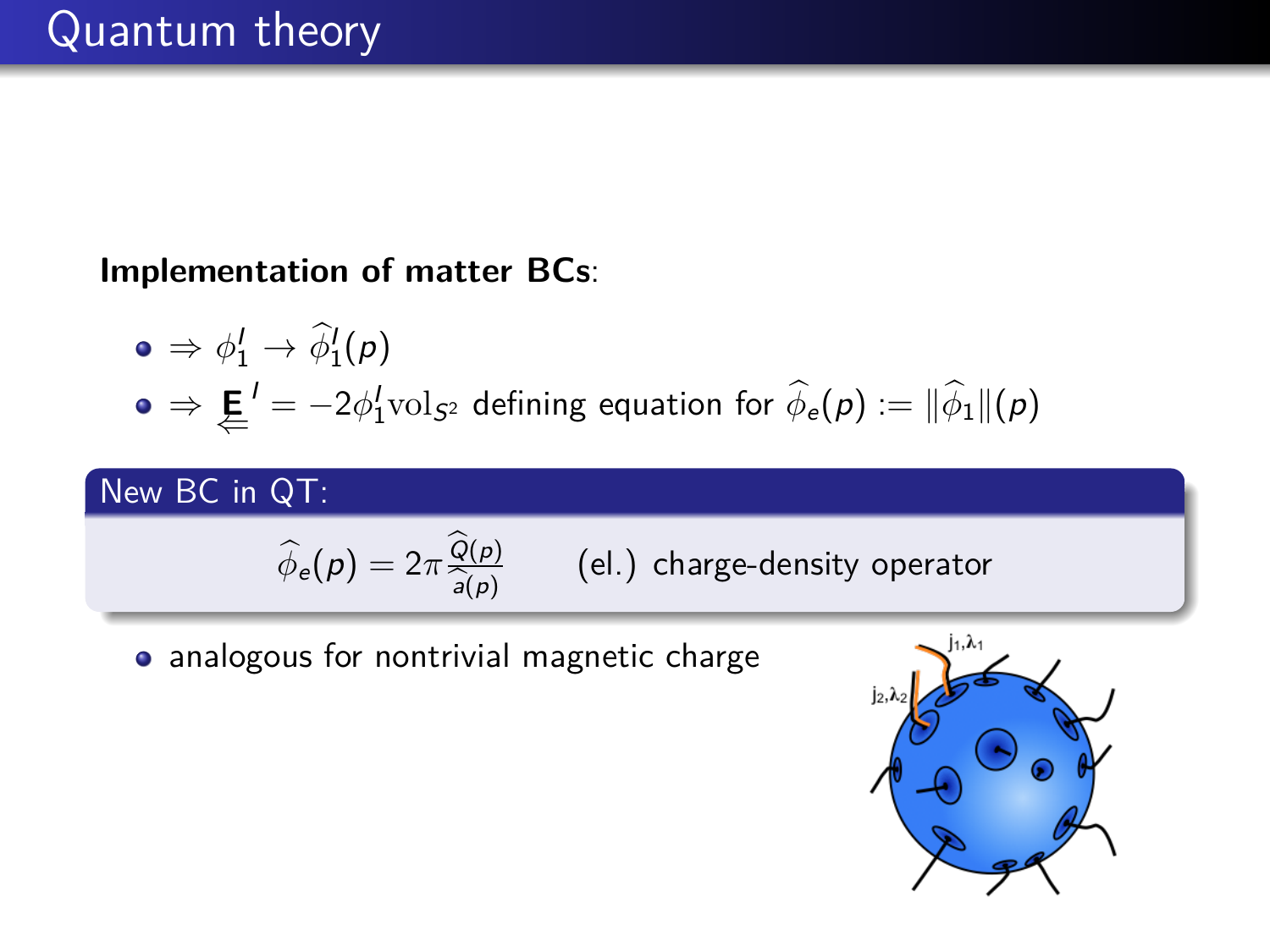**[Quantum theory](#page-16-0) [Entropy](#page-21-0)**

## <span id="page-21-0"></span>Subsection 2







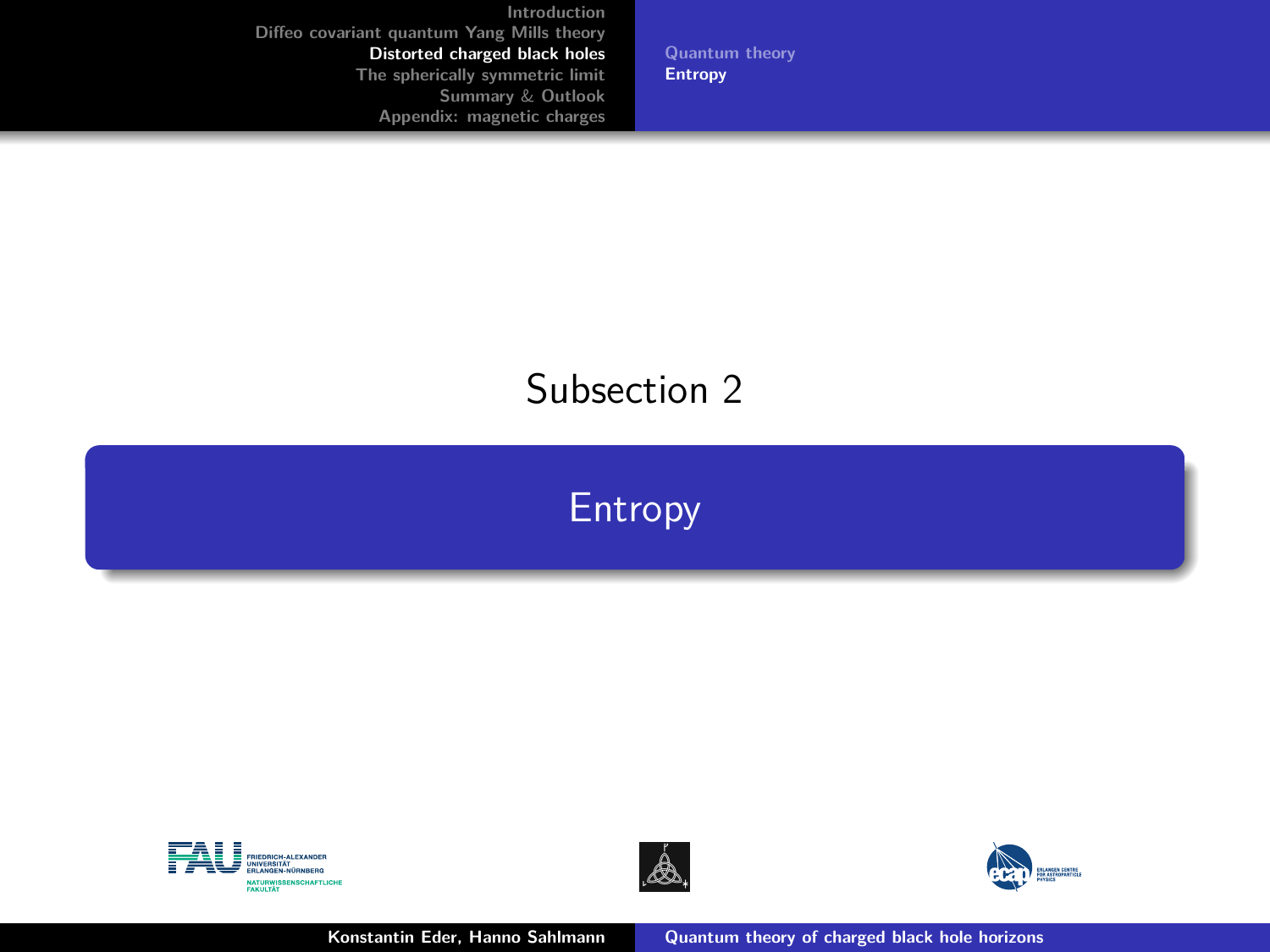## **Entropy of the charged BH**

- 1) Count gravity states only
	- Fix the total charge  $Q_H$  (or  $Q'_H$ ) and area  $a_H$  of the BH
	- Count #(surface) CS-states s.t. exist state in  $\mathcal{H}_{\text{phys}}$  with

$$
\langle \hat{Q}_H \rangle = Q_H
$$
 and  $\langle \hat{a}_H \rangle = a_H$ 

For distorted BHs:  $\phi_1$  arbitrary  $\Rightarrow$   $\widehat{\phi}_e$  not restricted. It follows that

$$
S_{\rm BH}=\frac{\beta_k}{\beta}\frac{a_H}{4}+O(\ln a_H)
$$

as before, independent of  $Q_H$  (or  $Q'_H$ ).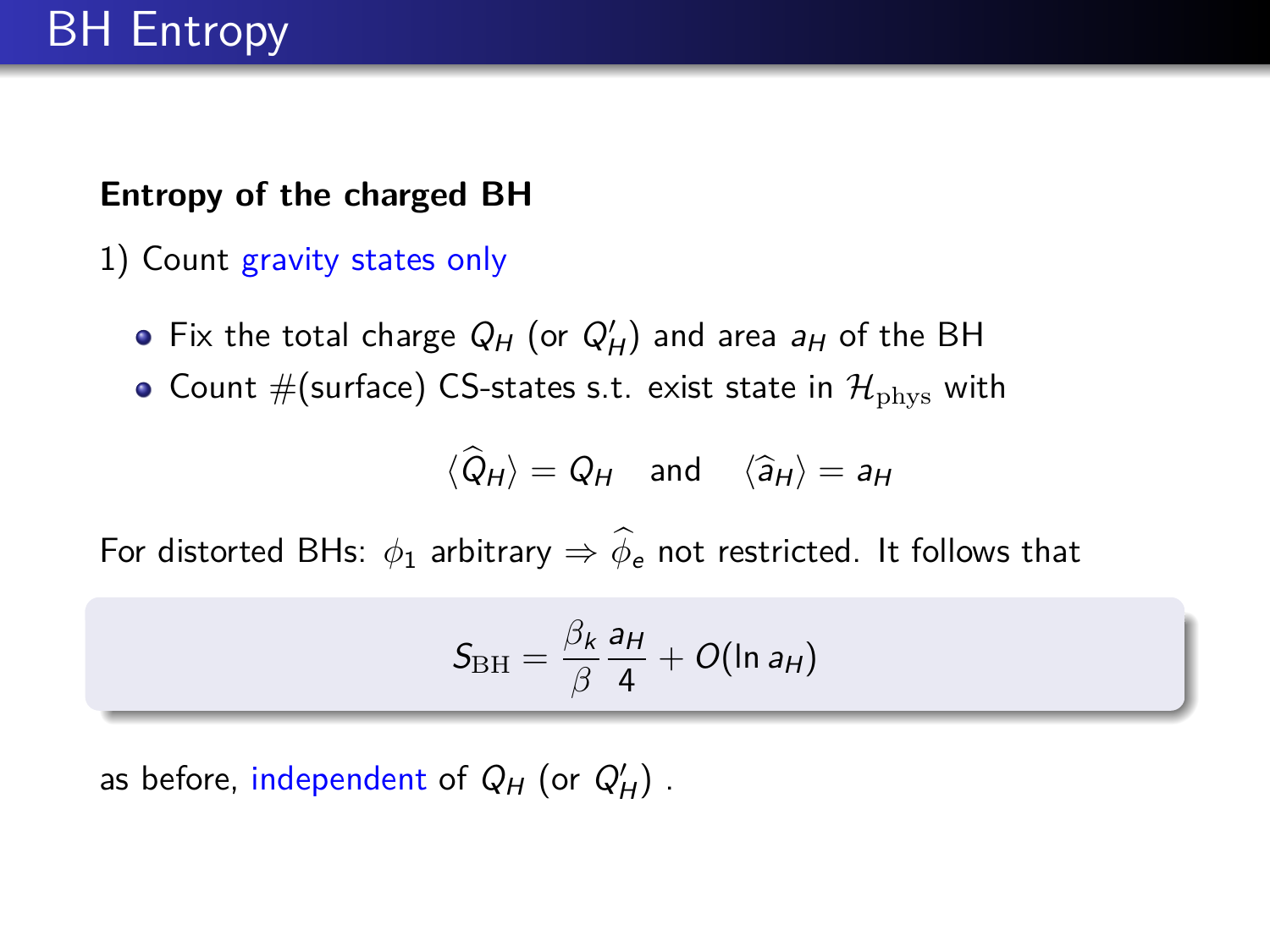Can we include matter in the counting?

- No matter boundary term in symplectic structure, so no surface Hilbert space (?)
- Can still count field configurations  $(\lambda_1, \lambda_2 \dots)$  on the surface

Now details depend on choice of  $Q_H$ ,  $Q'_H$  to be kept fixed:

- $Q_H$  behaves like  $\sum_{\rho}$ √ Casimir on  $\lambda_p$ . So finitely many  $\lambda$ -configurations for fixed  $Q_H$ .
- $\hat{Q}'_H$  behave like  $\sqrt{\text{Casimir}}$  in  $\otimes_p \lambda_p$ , so in general infinitely many  $\lambda$ -configurations for fixed  $Q'_H$ . For example

$$
G = U(1): \quad \widehat{Q}'_H |_{\underline{n}} = g \sum_p n_p |_{\underline{n}} \rangle, \qquad n_p \in \mathbb{Z}
$$
  

$$
G = SU(2): \quad \widehat{Q}'_H = |J_{\text{tot}}| \text{ on } \otimes_p j_p = (j_1 + j_2 + \ldots) \oplus \ldots
$$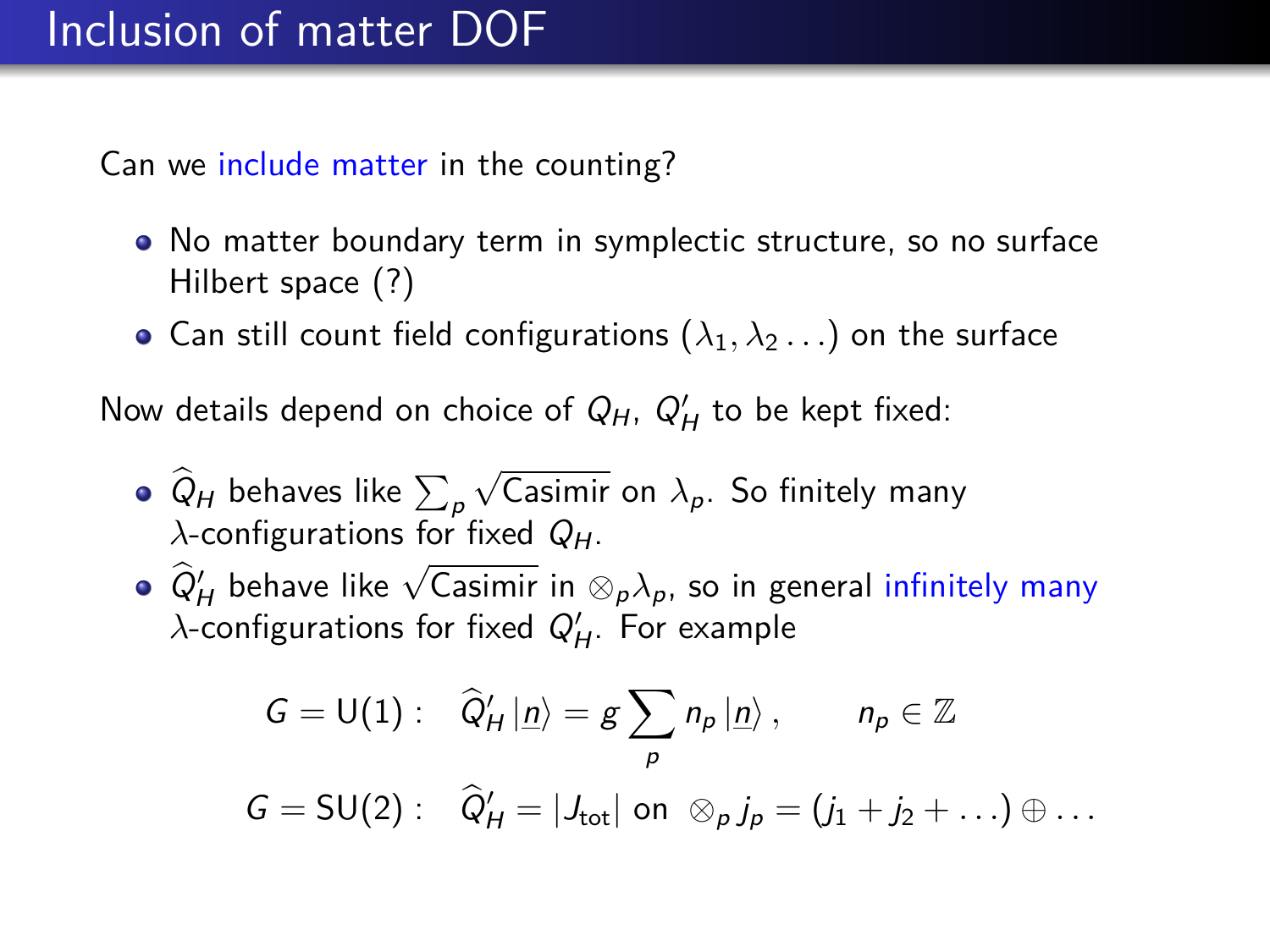## Inclusion of matter DOF

## 2) Count gravity and matter states for  $\mathsf{U}(1)$  keeping  $Q'_H$  fixed.



#### Then

$$
N_{\text{YM}}(Q'_H, N_P) := |\{n_1, \ldots, n_{N_P} : |n_p| \le N_{\text{max}}, \land g \sum_p n_p = Q'_H\}|
$$
  

$$
\approx (2N_{\text{max}})^{N_P - 1}
$$

under the assumption  $\mathcal{N}_{\mathsf{max}} \gg g^{-1} |Q'_{H}|.$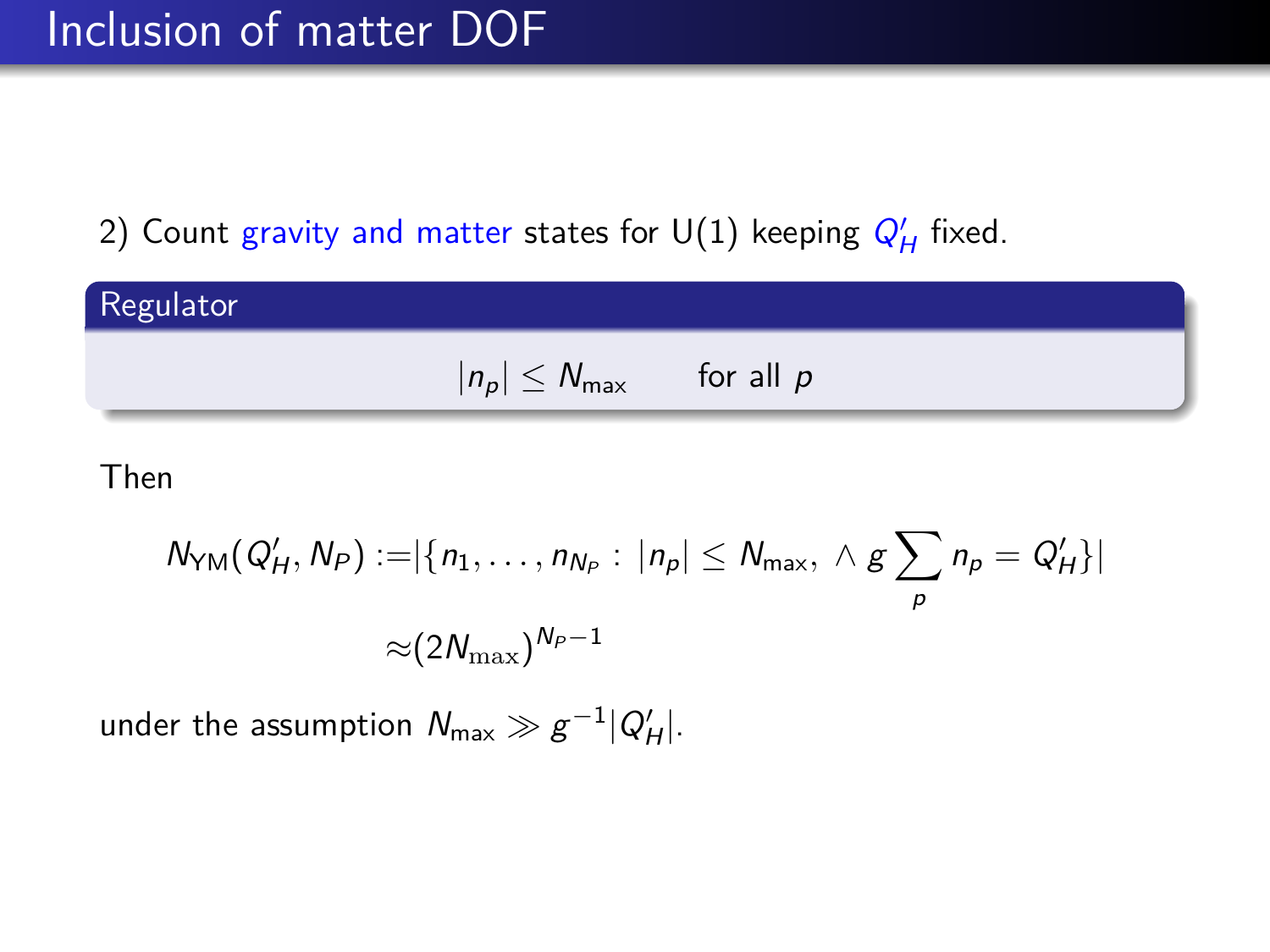# Inclusion of matter DOF

#### Then

State counting

$$
\mathcal{N}(a_{H}, Q_{H}) = \sum_{n=0}^{\infty} \sum_{d_{p_1}^{\pm}, \ldots, d_{p_n}^{\pm} = 1}^{k+1} \delta(a_{\{d_i\}} - a_{H}) N_k(\{j_p^+\}) N_k(\{j_p^-\}) (2N_{\text{max}})^{n-1}
$$

• 
$$
a_{\{d_i\}} = 4\pi\beta \sum_{i=1}^n \sqrt{(d_{p_i}^+ + d_{p_i}^-)^2 - 1}, d_p = 2j_p + 1
$$

$$
\bullet \ \mathsf{N}_{k_{\pm}}(\lbrace j^{\pm}_p\rbrace)=\dim \mathcal{H}_k^{\mathrm{SU}(2)}(\mathcal{P},\lbrace j^{\pm}_p\rbrace) \quad (k:=k_+)
$$

## Verlinde formula

$$
N_k(\lbrace j_i \rbrace)=\int_0^{2\pi}\mathrm{d}\theta\, \frac{1}{\pi}\sin^2\left(\frac{\theta}{2}\right)\frac{\sin\left((2r+1)\frac{(k+2)\theta}{2}\right)}{\sin\left(\frac{(k+2)\theta}{2}\right)}\,\prod_{i=1}^n\frac{\sin\left(d_i\frac{\theta}{2}\right)}{\sin\frac{\theta}{2}}
$$

$$
\bullet \ \ r := \lfloor \frac{1}{k} \sum_{i=1}^n j_i \rfloor
$$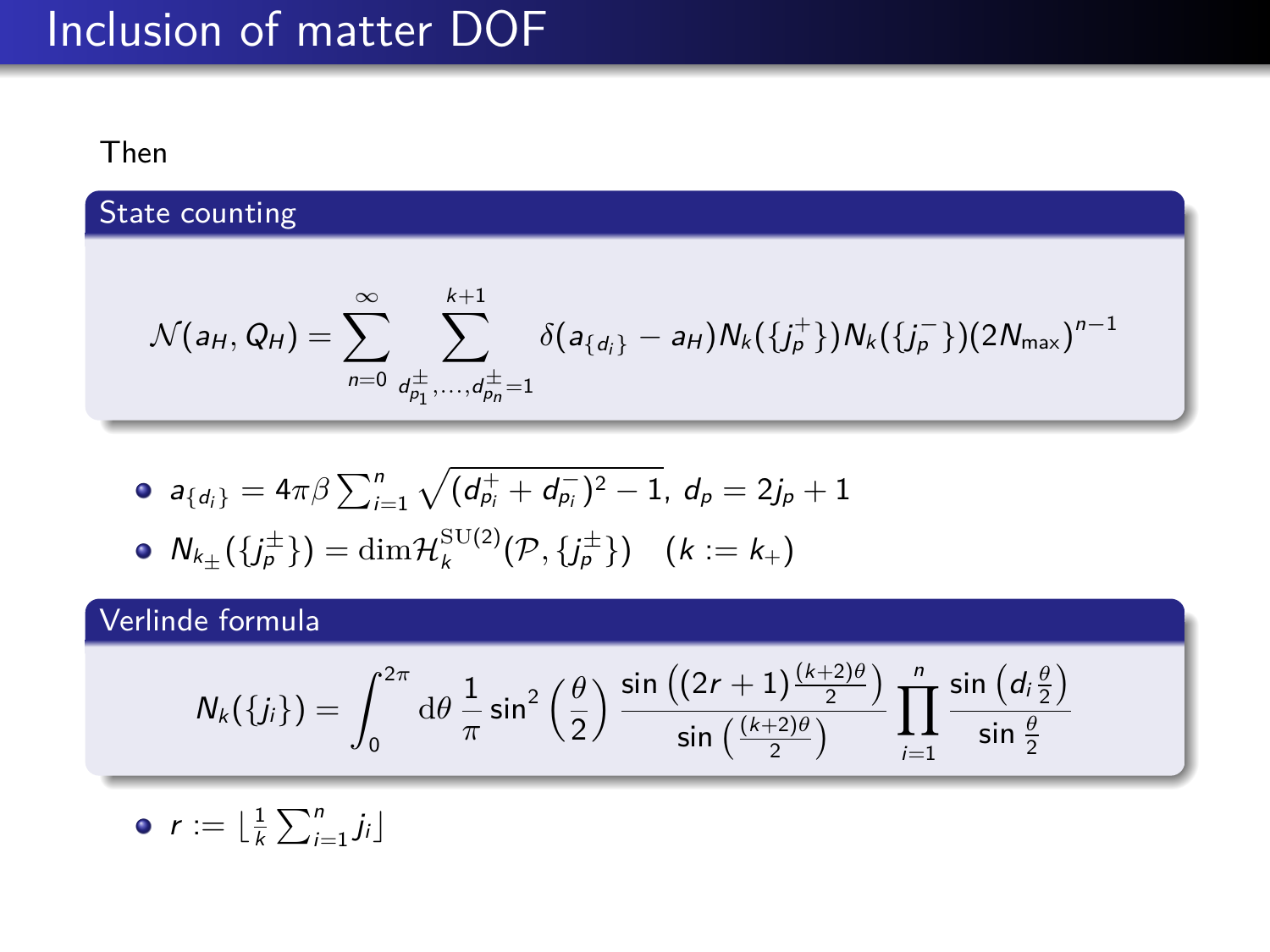## Inclusion of matter DOF

## This gives

#### Entropy  $\mathcal{S} = \ln \mathcal{N} = \frac{\beta_k^{N_{\max}}}{\beta}$ *β* aH  $4I_P^2$  $+ \dots$  $\beta_k^{N_{\max}} \approx \frac{\ln 2}{\pi k^2}$ *π* √  $\frac{2}{3}+\frac{\ln(N_{\max})}{\pi\sqrt{3}}$ *π* √ 3

very similar to [Bombelli+Koul+Lee+Sorkin'86, Srednicki'93]  $\beta_k^{N_{\text{max}}}$  independent of CS  $k$  (compare [Ghosh, Noui, Perez '13])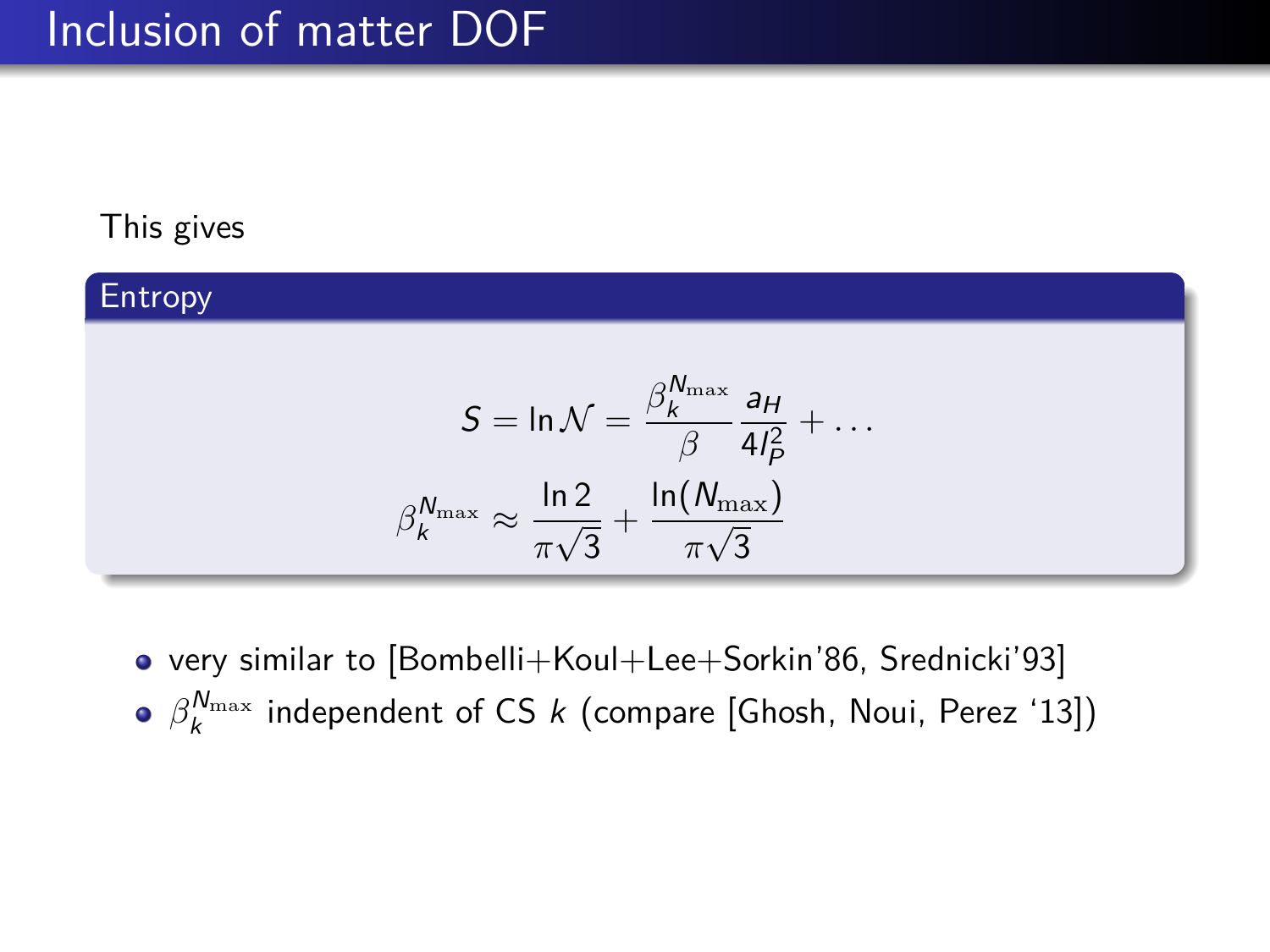3) Count gravity and matter states for  $U(1)$  keeping  $Q_H$  fixed. Asymptotics hard to determine, WIP [KE+HS+Selisko]. From simplified model expect

$$
S = \frac{\beta'_k}{\beta} \frac{a_H}{4l_P^2} + \left(\frac{Q_H}{g} - \frac{5}{2}\right) \ln a_H + \dots
$$

• Similar to (but by no means same as) [Sen '12]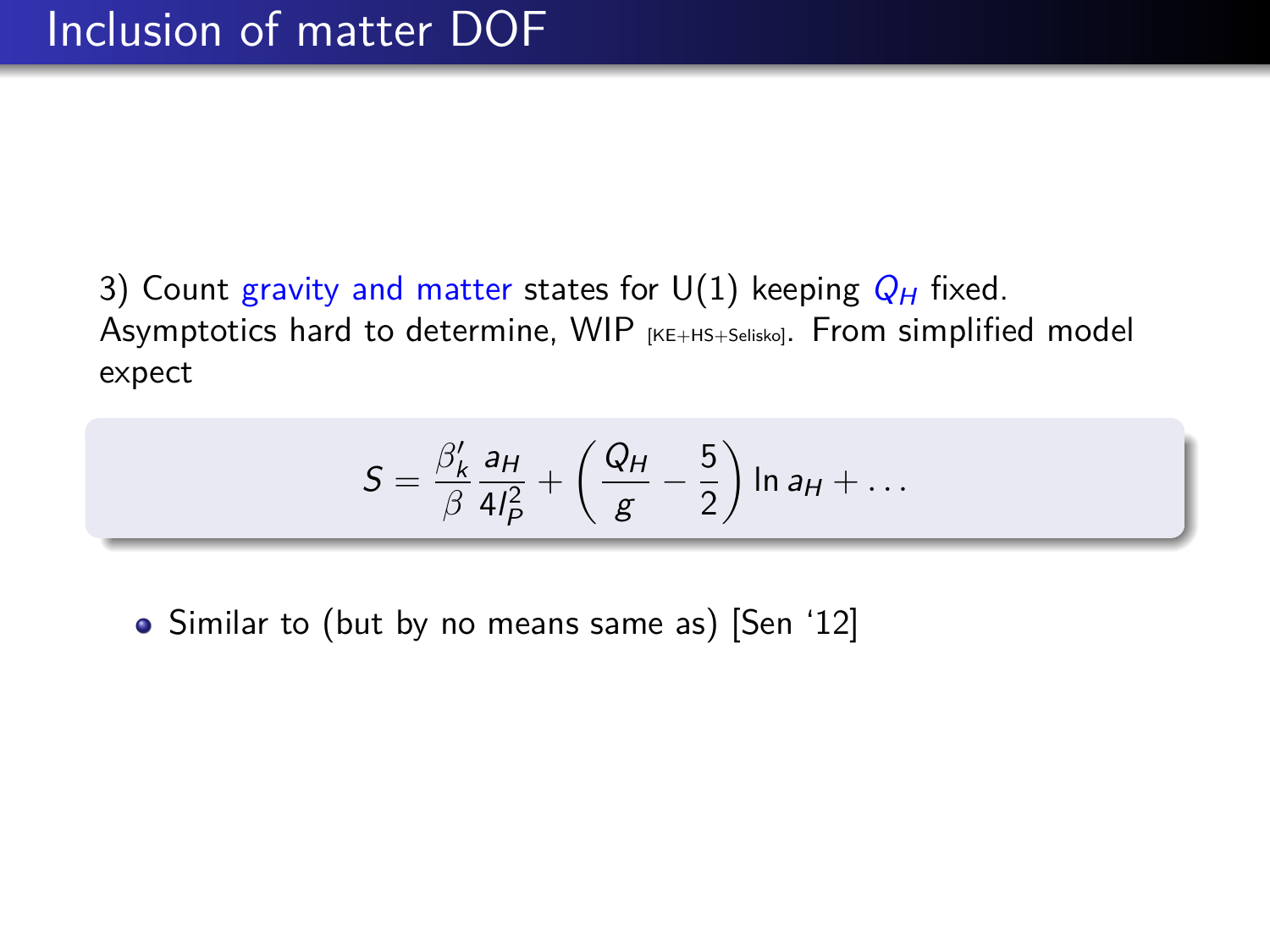# Section 4

# <span id="page-28-0"></span>[The spherically symmetric limit](#page-28-0)







**Konstantin Eder, Hanno Sahlmann [Quantum theory of charged black hole horizons](#page-0-0)**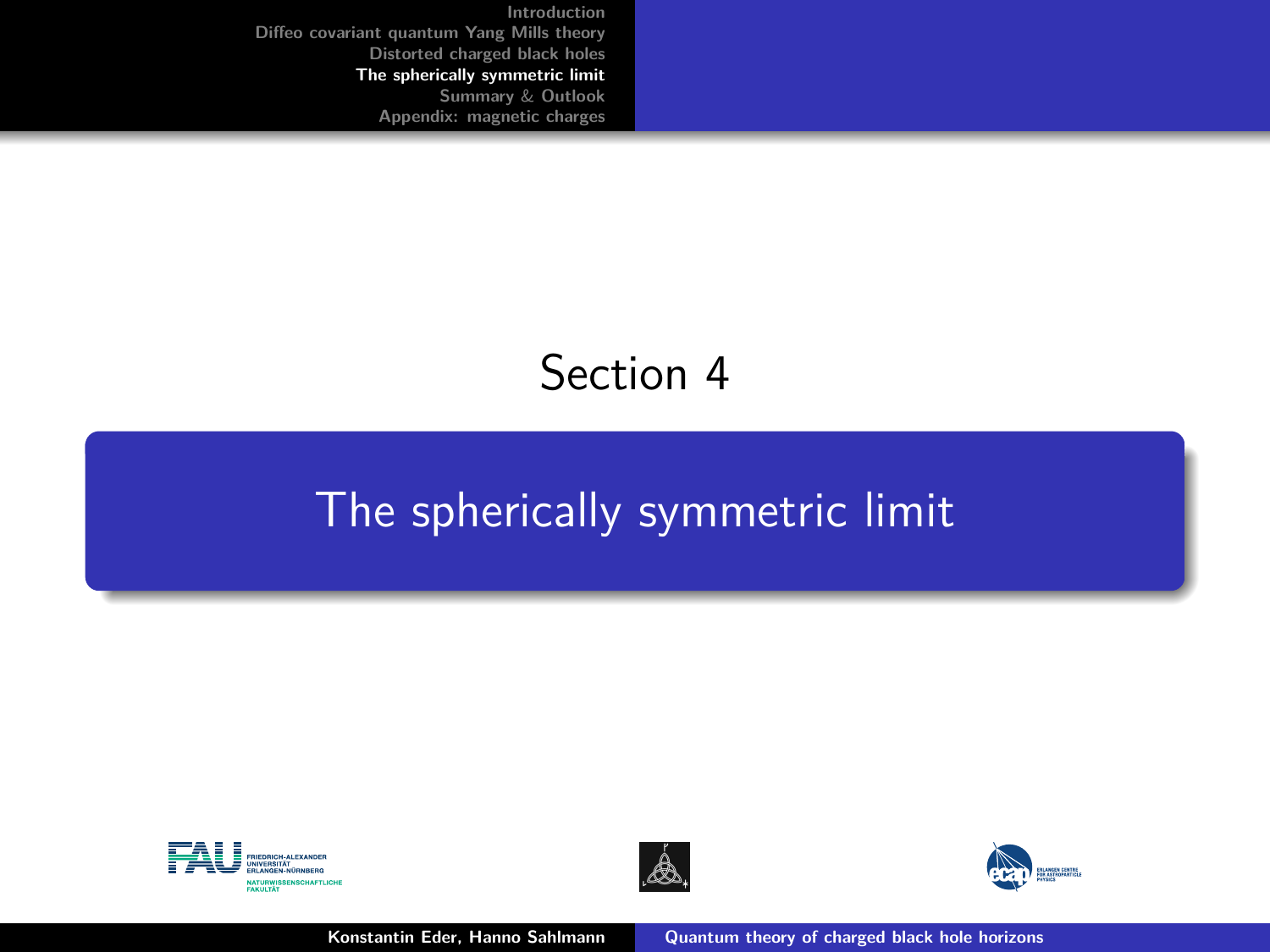Spherically symmetric BHs in SU(2) approach: defined as eigenstates of distortion operator<sub>[Engle, Noui, Perez, Pranzetti '10] [Perez, Pranzetti '10]</sub>

$$
\widehat{d}(p)\psi = -\frac{2\pi}{a_H}\psi \quad \forall p \in \mathcal{P}
$$



- $\bullet$  direct coupling charge  $\leftrightarrow$  area eigenvalues
- **But**: Both spectra discrete ⇒ generically no solutions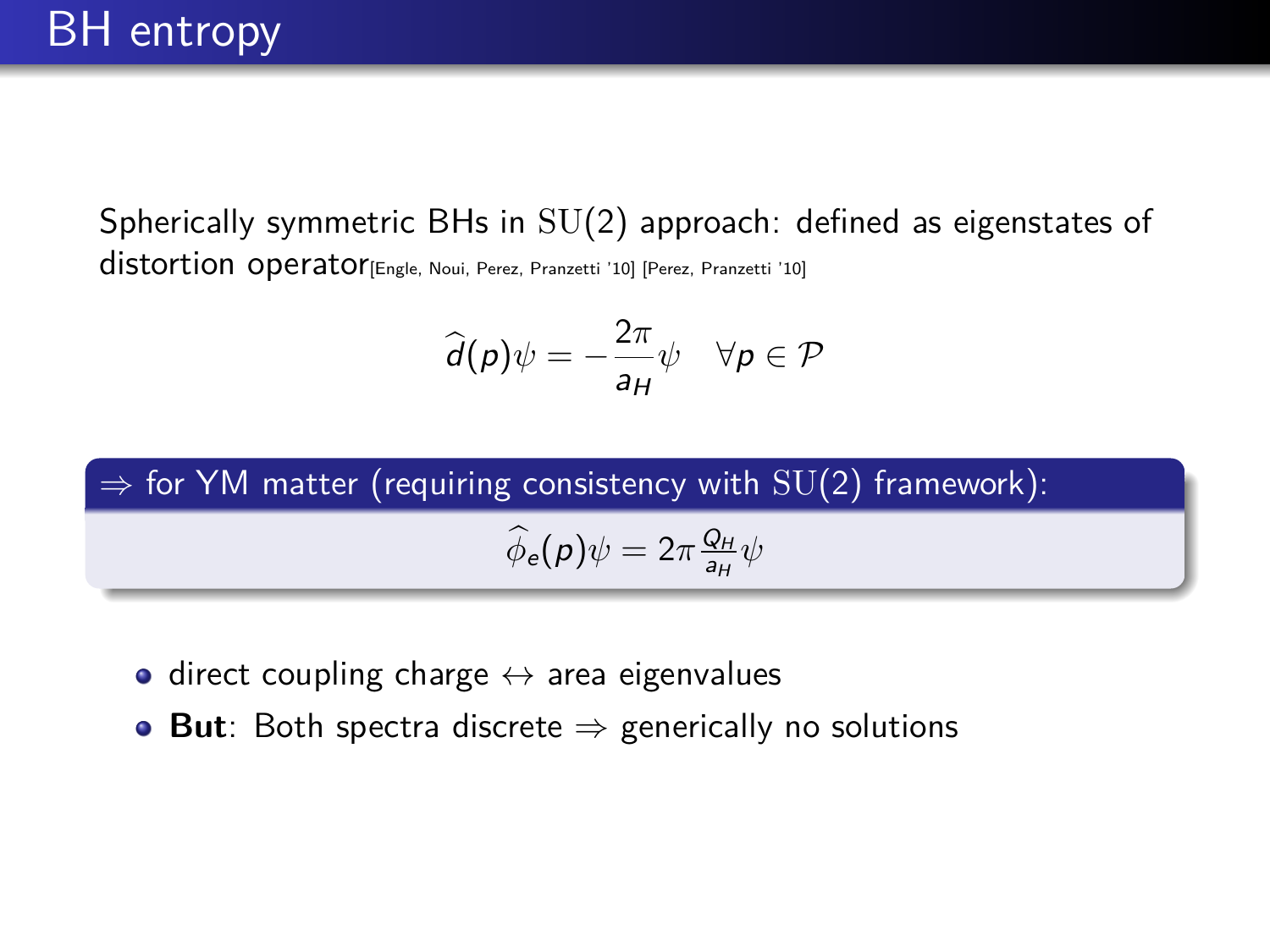Possible resolutions:

- **1** for  $G = U(1)$ : Bohr compactification  $\mathbb{R}_{\text{Bohr}} \Rightarrow$  continuous charge eigenvalues
- **2** analytic continuation to  $\beta = i$ [Achour+Noui+Perez'15,Achour+Mouchet+Noui'16]

## **Bohr compactification**:

- for  $U(1) \Rightarrow S_{\text{BH}} = \frac{a_H}{4} + \dots$
- **•** problem: only available for G Abelian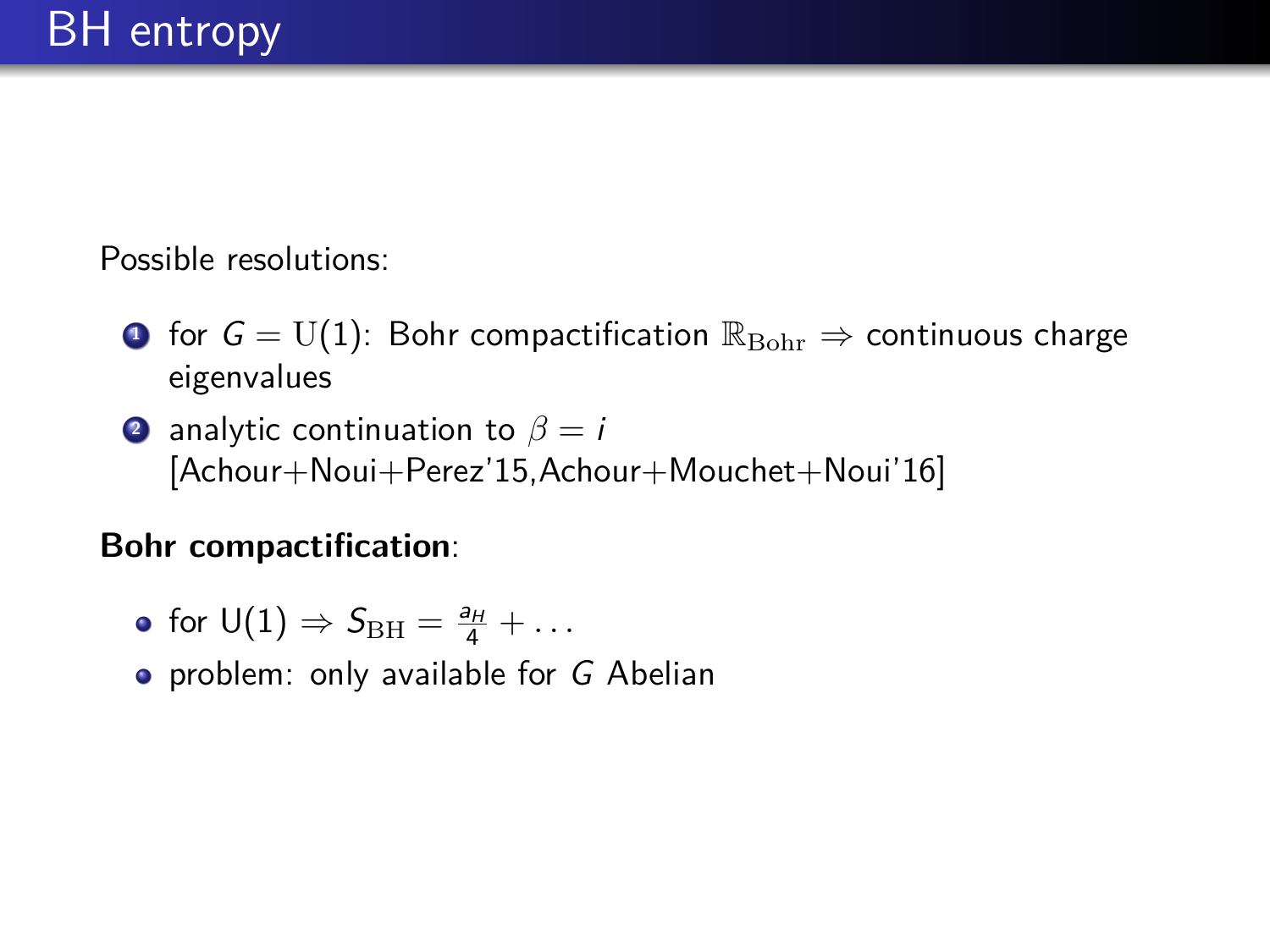**Analytic continuation to**  $\beta = i$ 

• continuous area eigenvalues ( $\Rightarrow$  works for any YM theory) from

$$
j_{\rho}\rightarrow \frac{1}{2}(-1+i\mathsf{s}_{\rho}), \qquad \mathsf{s}_{\rho}\in\mathbb{R}
$$

• CS level *k* becomes complex  $\Rightarrow$  requires analytic continuation of Verlinde's formula

Dimension formula [Achour+Noui+Perez'15,A+Mouchet+N'16]

$$
\dim\mathcal{H}^{\mathrm{CS}}_{k\to\infty}(\{s_p\})\approx\frac{2}{\pi}\frac{1}{s\sqrt[3]{n}}\left(\frac{s e}{2}\right)^n e^{\pi n s+i(1-n)\frac{\pi}{2}}
$$

 $s_p$ : spin-network labels,  $s := (\sum_{i=1}^n s_{p_i})/n$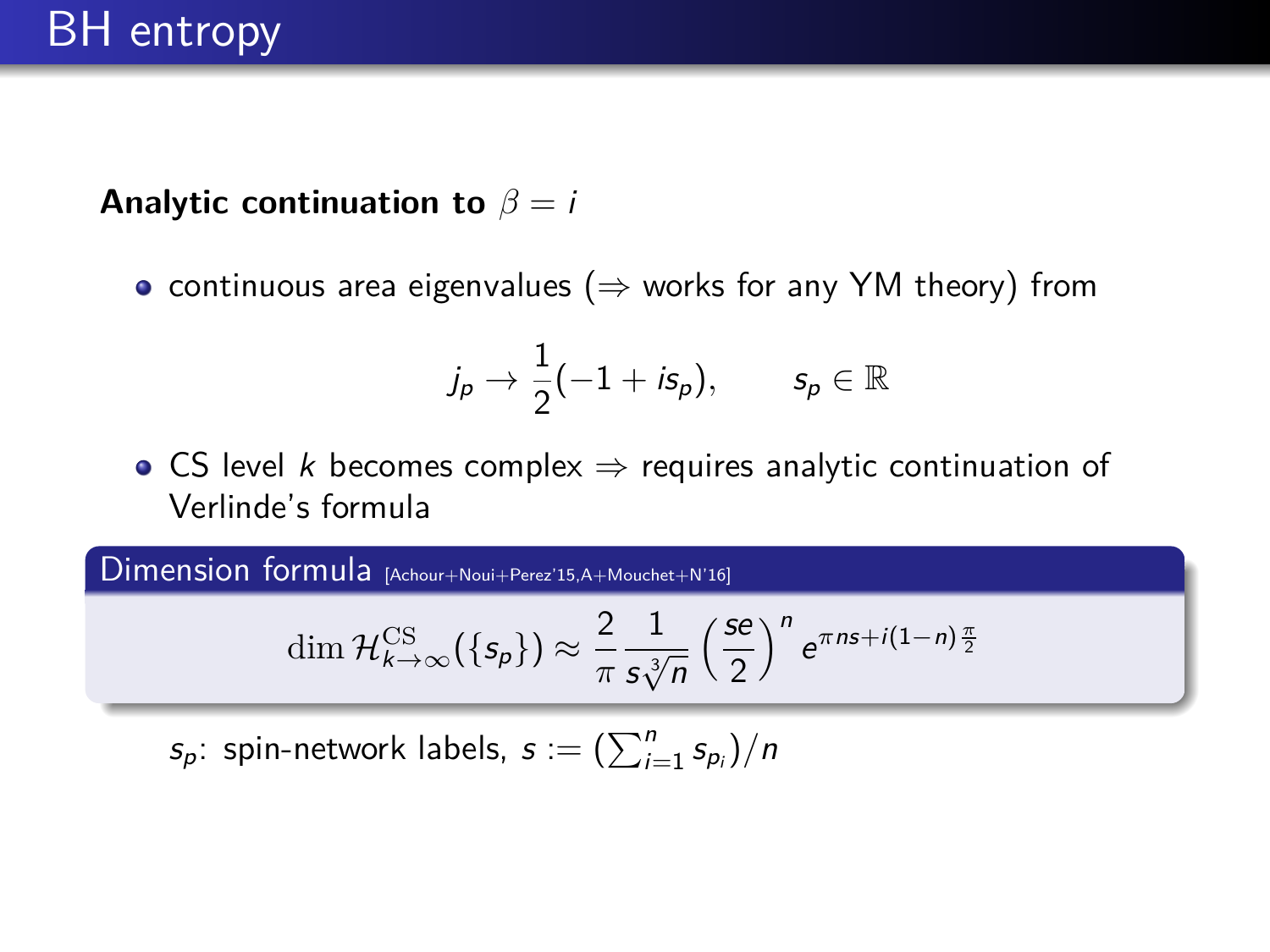For  $Q_H \neq 0$ :  $s_p \approx Q(\lambda_p) \frac{a_H}{4\pi Q_H}$  ( $s_p$  fixed by  $\lambda_p$ ), hence

$$
s = \frac{\sum_{p=1}^{n} s_p}{n} = \frac{a_H}{4\pi Q_H} \frac{Q_H}{n} = \frac{a_H}{4\pi n}
$$

 $\Rightarrow$  in highest order:  $S_{\text{BH}} = \frac{a_H}{4} + \dots$  for any G

- charge discrete  $\Rightarrow$  counting CS DOF  $\leftrightarrow$  counting matter DOF
- $\bullet \Rightarrow$  charge contributes to lower order corrections in entropy:

## BH entropy for  $G = U(1)$

$$
S_{\rm BH} = \frac{a_H}{4} + (g^{-1}Q_H - 1) \ln a_H + \dots
$$

• Again: compare to [Sen '13]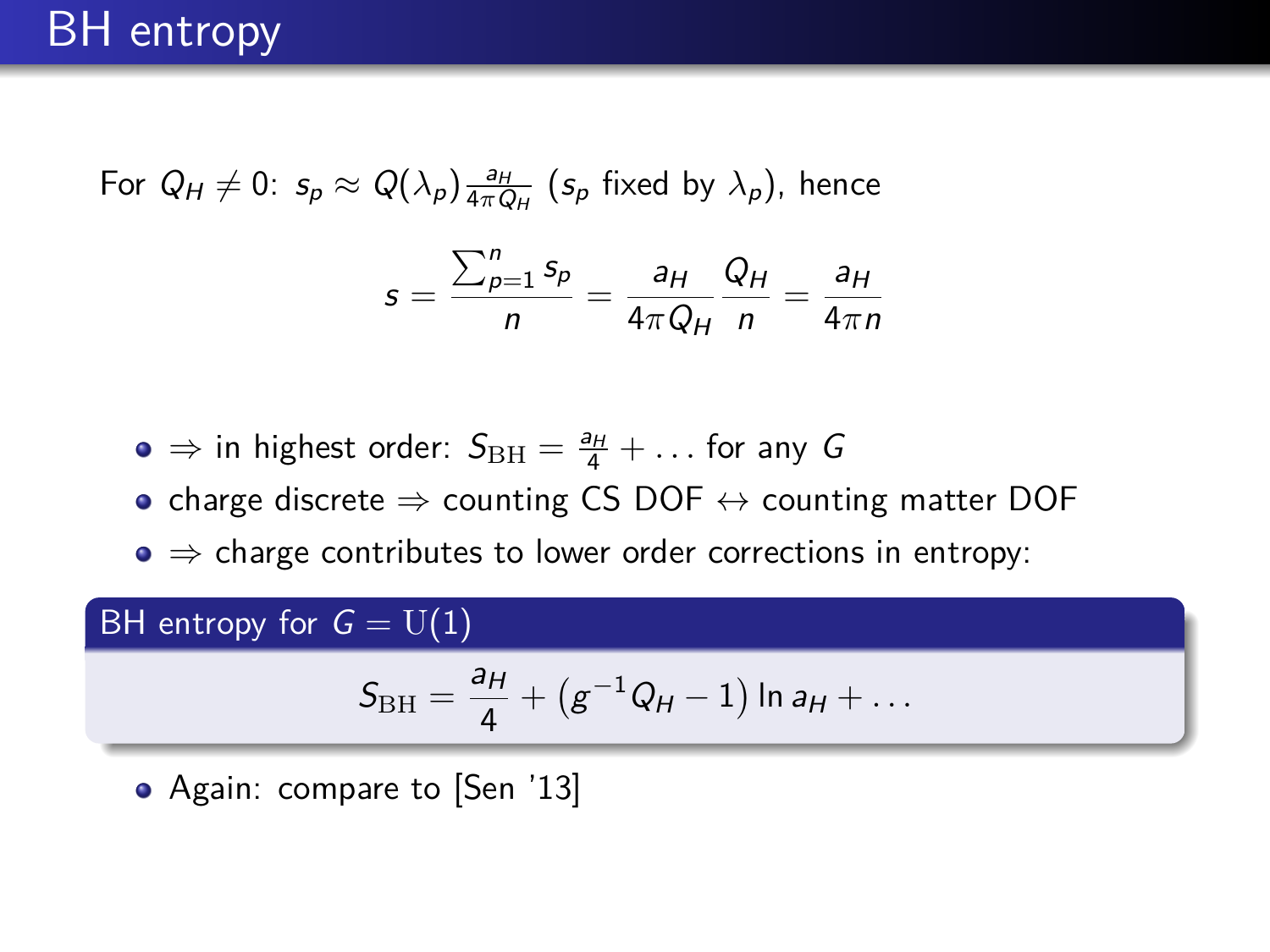# <span id="page-33-0"></span>Section 5

# [Summary](#page-33-0) & Outlook







**Konstantin Eder, Hanno Sahlmann [Quantum theory of charged black hole horizons](#page-0-0)**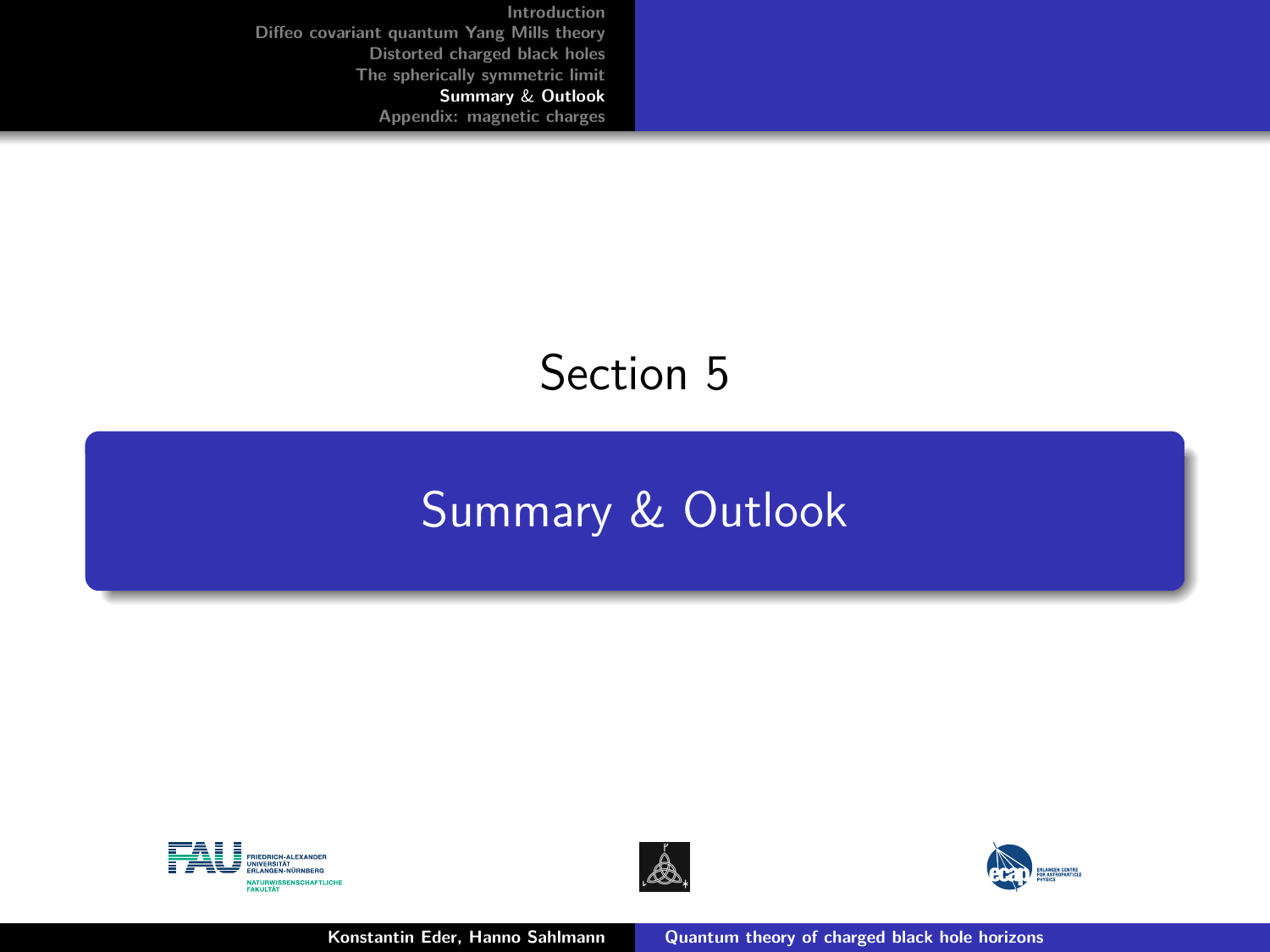# Summary

- **•** studied IHs in the presence of YM fields
- derived classical and quantum BC for (distorted) charged IHs
- computed entropy of (distorted) charged IHs with/without consideration of matter

**We found**: LQG picture works fine including quantized YM fields! counting gravitational states only: For any G

$$
S_{\rm BH}=\frac{\beta_k}{\beta}\frac{a_H}{4}+O(\ln a_H)
$$

**Including matter in the counting**  $(U(1)$  case):

- **Ensemble defined by fixed**  $Q_H$ **: Charge enters subleading order**
- Ensemble defined by fixed  $Q'_H$ : Regulator! Modifies leading order, charge dependent subleading order.

Qualitative agreement with other approaches.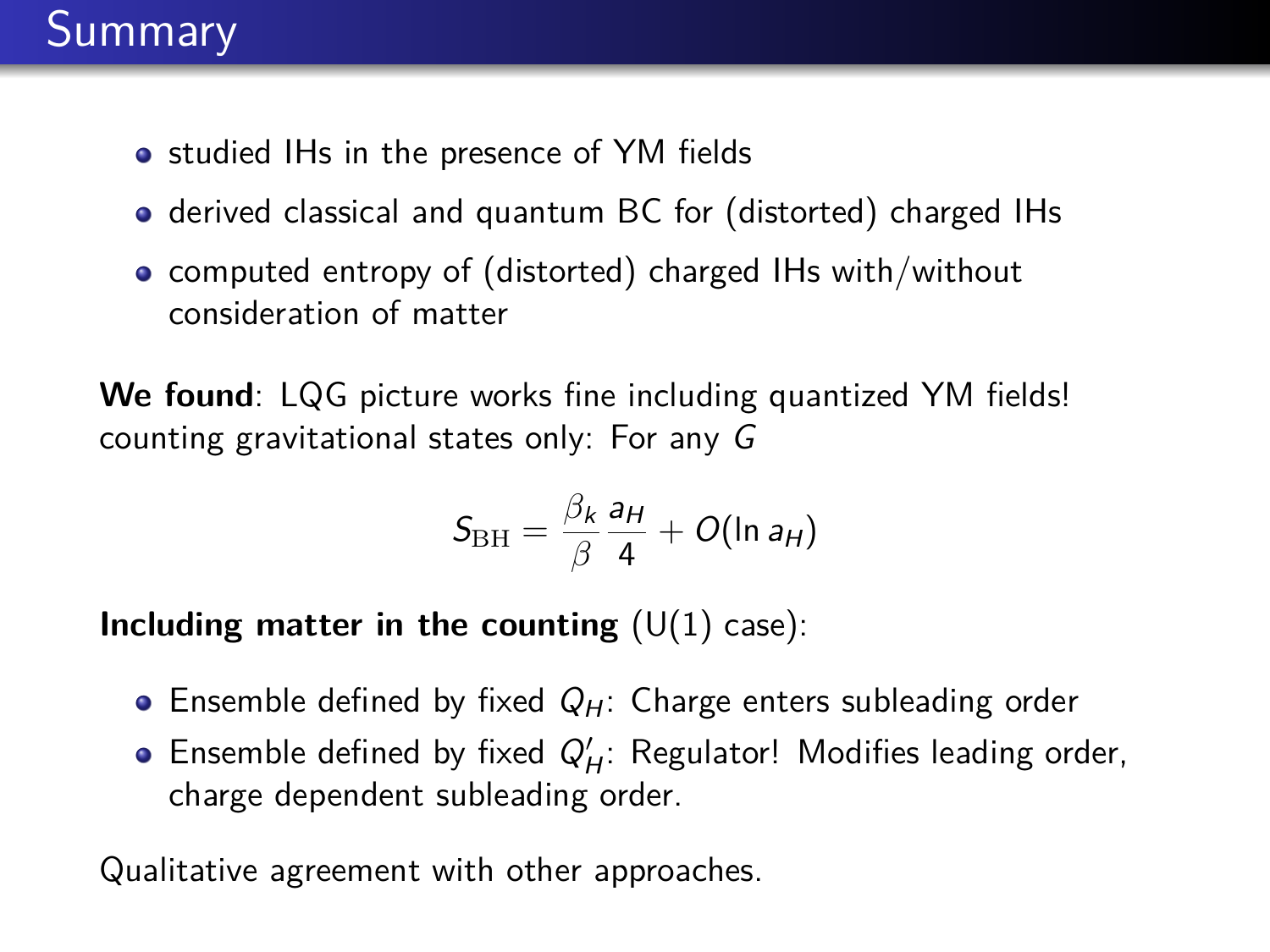Problems with **spherically symmetric limit**:

- Requires constant charge density. Too few states for general G.
- Analytic continuation following Achour et al:

$$
S_{\rm BH} = \frac{a_H}{4} + (g^{-1}Q_H - 1) \ln a_H + \dots
$$

Have an idea how to include **magnetic charges**:

- Replace holonomies by exponentiated magnetic fluxes in HF algebra
- Introduce nonzero magnetic flux through variant KS representation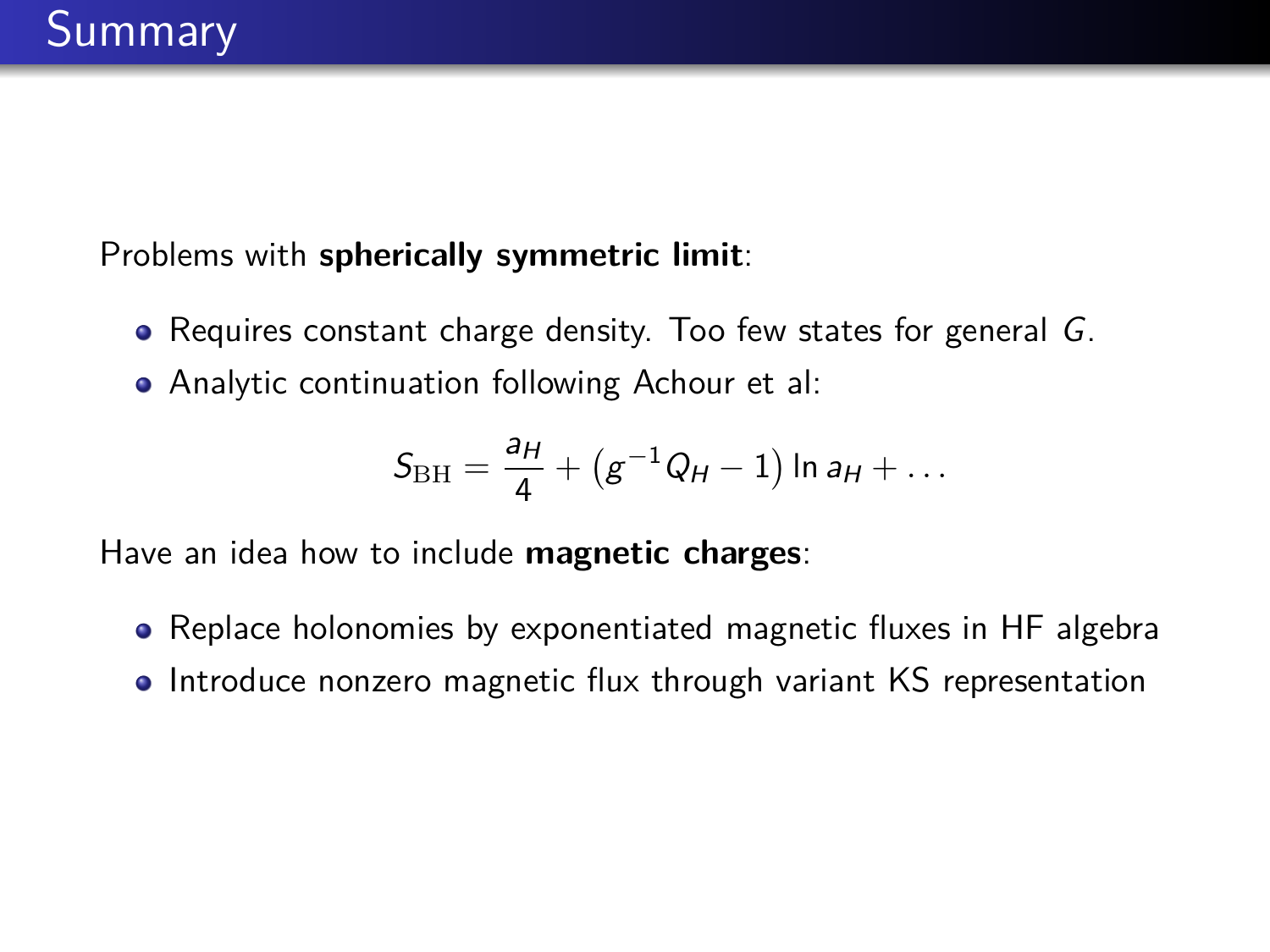What else can be done?

## **Technical stuff**:

- **•** entropy: leading and subleading term for all cases
- matter other than gauge fields
- cutoff: for field strength rather than for flux?
- **•** other possibilities to implement spherical symmetry

## **Conceptual stuff**:

- o role of the regulator?
- can matter cancel the Immirzi parameter dependence?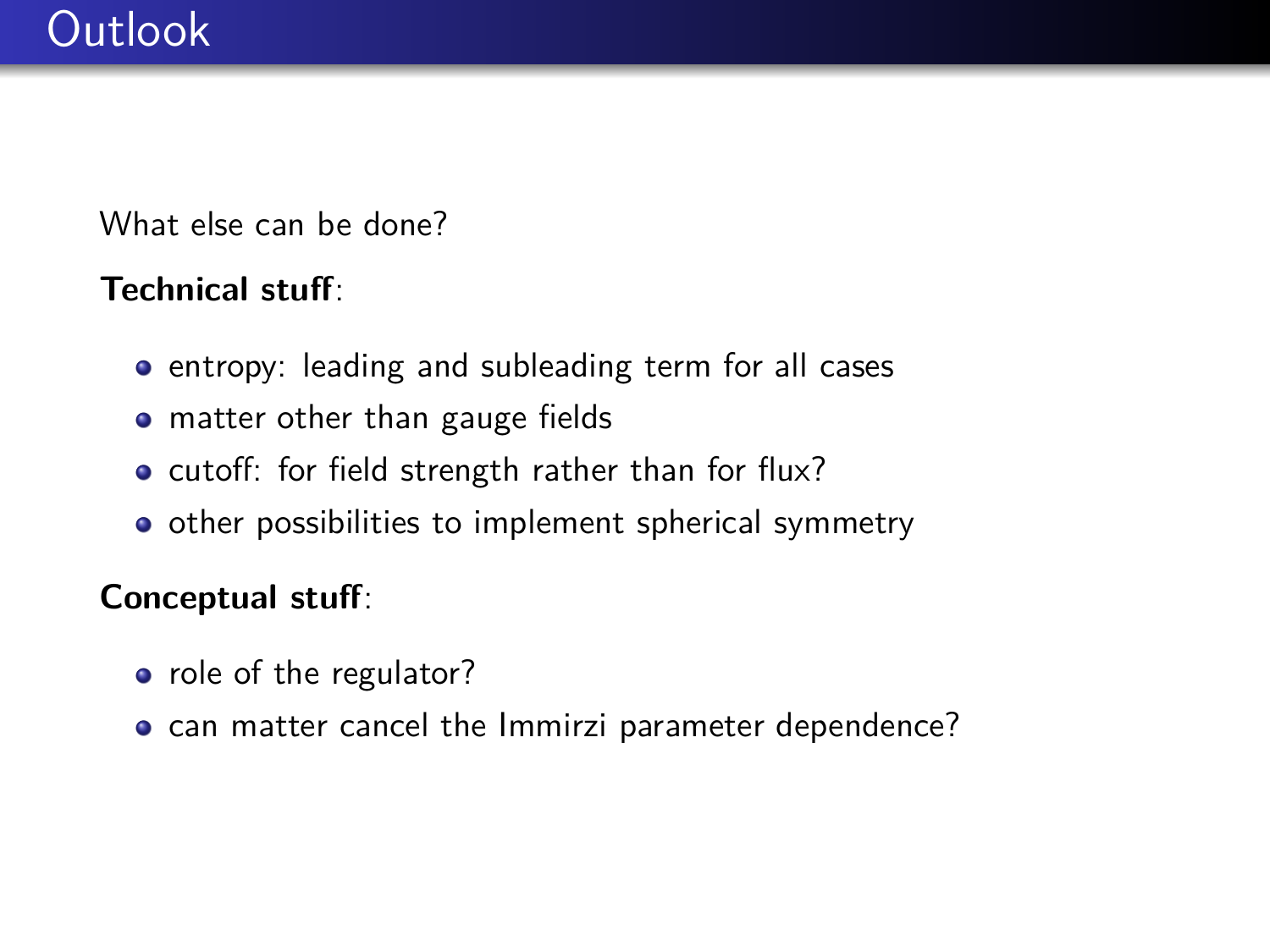# Section 6

# <span id="page-37-0"></span>[Appendix: magnetic charges](#page-37-0)





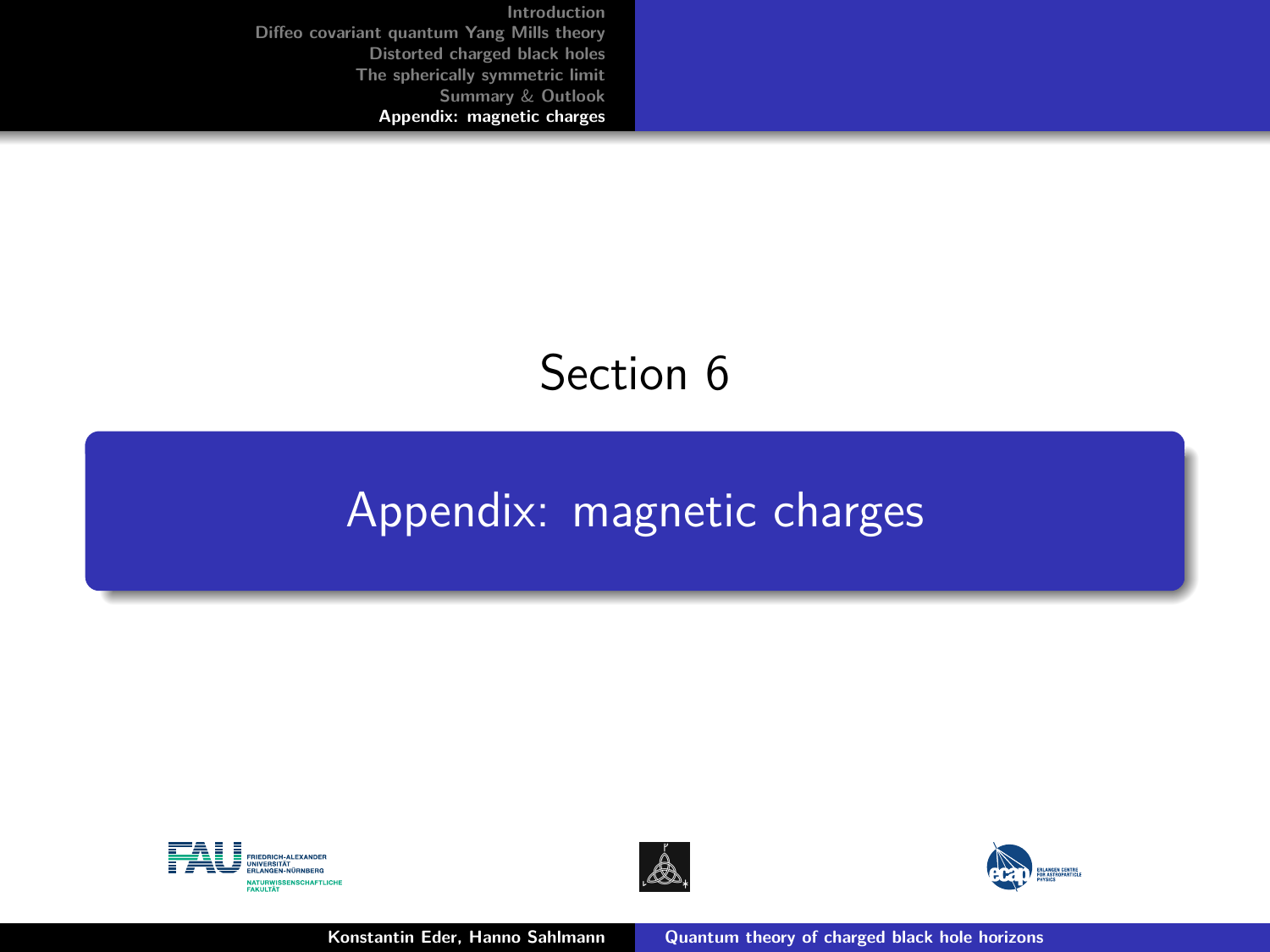# Magnetic charges

Turns out that YM BH stable requires  $P_H \neq 0 \Rightarrow$  include magnetic charges (here:  $G = U(1)$ )

- Stokes' theorem: exponentiated magnetic fluxes through surface S ↔ holonomy along *∂*S
- Hence: Consider algebra of electric fluxes **E**(S) and (exponentiated) magnetic fluxes  $H_S$

$$
[\mathbf{E}(S),\mathbf{H}_{S'}]=gI(S,\partial S')\mathbf{H}_{S'}
$$

 $\bullet$  Choose some variant of Koslowski-Sahlmann rep.  $[K+S]$  12]

#### Representation

$$
\widehat{\mathbf{H}}(S) = e^{ig \int_S \mathbf{B}^{(0)}} \mathbf{h}_{\partial S}, \quad \widehat{\mathbf{E}}(S)
$$

**B**(0) : background magnetic field